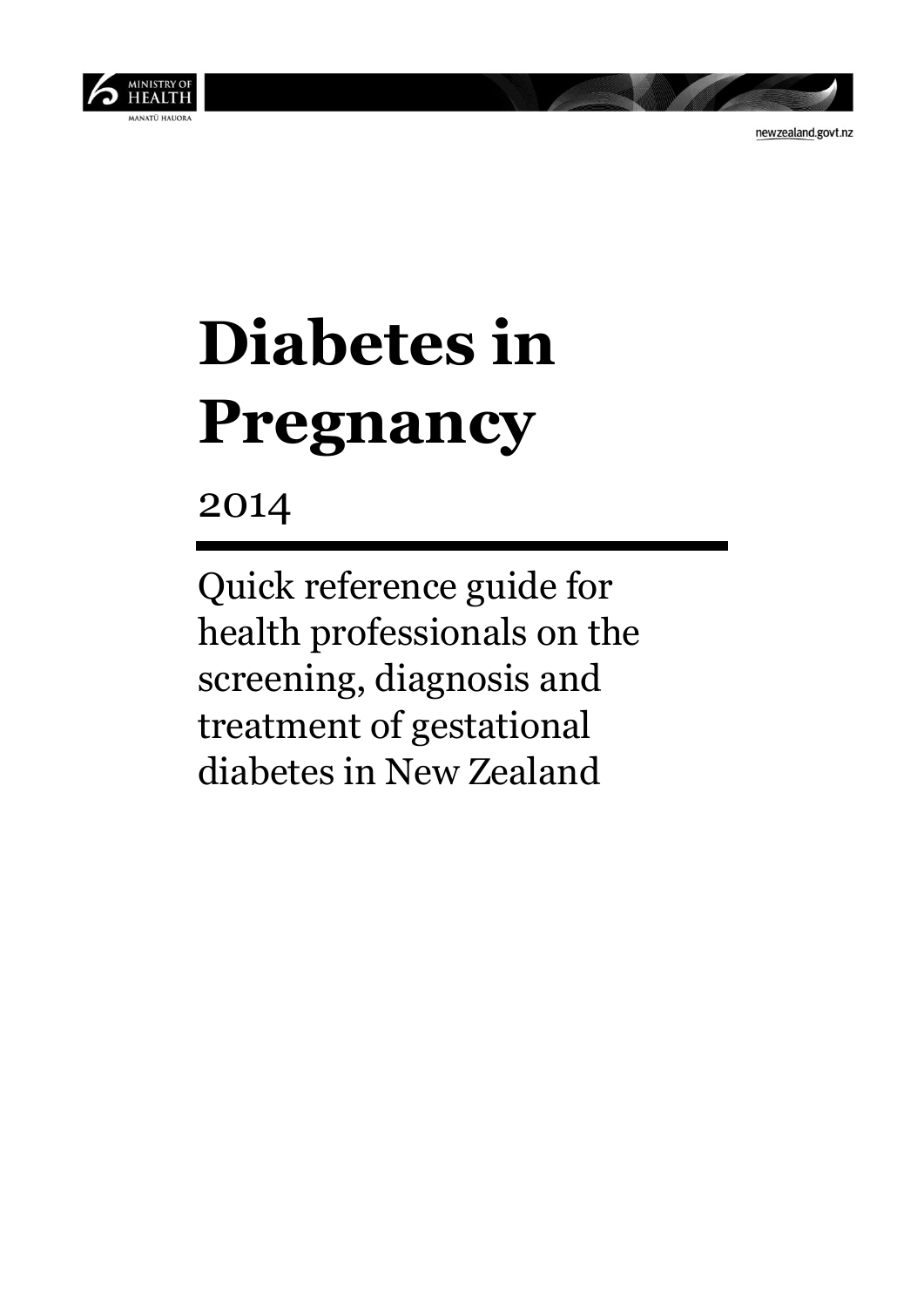Citation: Ministry of Health. 2014. *Diabetes in Pregnancy: Quick reference guide for health professionals on the screening, diagnosis and treatment of gestational diabetes in New Zealand*. Wellington: Ministry of Health.

> Published in December 2014 by the Ministry of Health PO Box 5013, Wellington 6145, New Zealand

ISBN: 978-0-478-44453-7 (online) HP 6081

This document is available at www.health.govt.nz



MANATU HAUORA



This work is licensed under the Creative Commons Attribution 4.0 International licence. In essence, you are free to: share ie, copy and redistribute the material in any medium or format; adapt ie, remix, transform and build upon the material. You must give appropriate credit, provide a link to the licence and indicate if changes were made.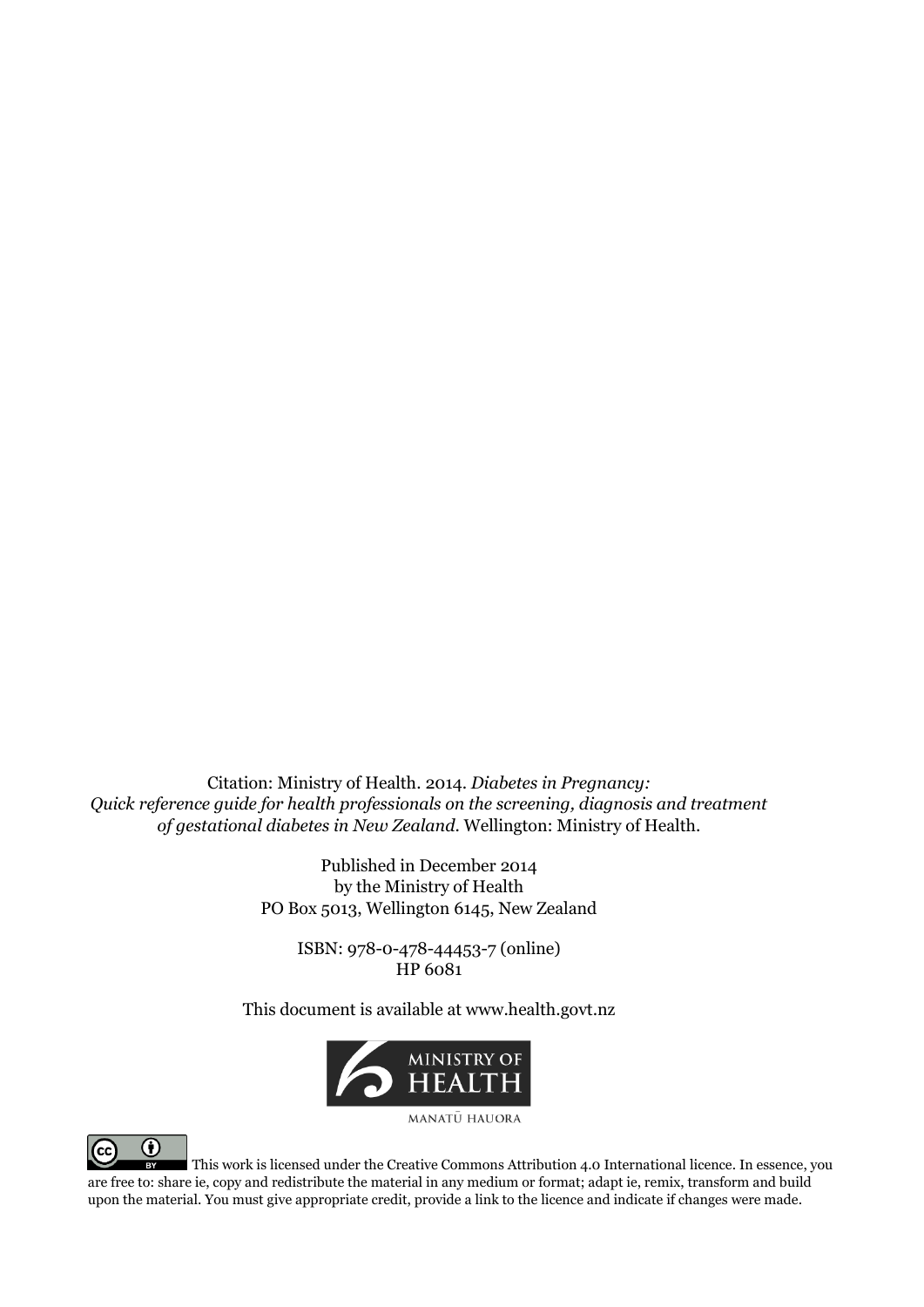## **Contents**

|                | <b>Executive summary</b>                                                   | iv             |
|----------------|----------------------------------------------------------------------------|----------------|
|                | Key priorities for implementation                                          | iv             |
|                | Scope and purpose of the guideline                                         | 1              |
|                | Purpose                                                                    | 1              |
|                | Definitions for terms used in this guideline                               | 1              |
|                | The need for the guideline                                                 | $\overline{c}$ |
|                | Scope of the guideline                                                     | $\overline{2}$ |
|                | Target audience                                                            | $\overline{2}$ |
|                | Treaty of Waitangi                                                         | $\overline{c}$ |
|                | Guideline development process                                              | 3              |
|                | Funding of the guideline                                                   | 3              |
|                | <b>Summary of recommendations</b>                                          | 4              |
| $\mathbf{1}$   | Screening for probable undiagnosed diabetes in early pregnancy using HbA1c | $\overline{4}$ |
| $\overline{2}$ | Diagnosis of gestational diabetes at 24–28 weeks                           | 5              |
| 3              | Prevention of gestational diabetes                                         | 7              |
| 4              | Treatment of women with gestational diabetes                               | 8              |
| 5              | Timing and mode of birth                                                   | 10             |
| 6              | Immediate postpartum care                                                  | 11             |
| 7              | Information and follow-up                                                  | 12             |
| 8              | Postpartum screening                                                       | 13             |
| 9              | Gestational diabetes and risk of type 2 diabetes                           | 15             |
|                | <b>References</b>                                                          | 16             |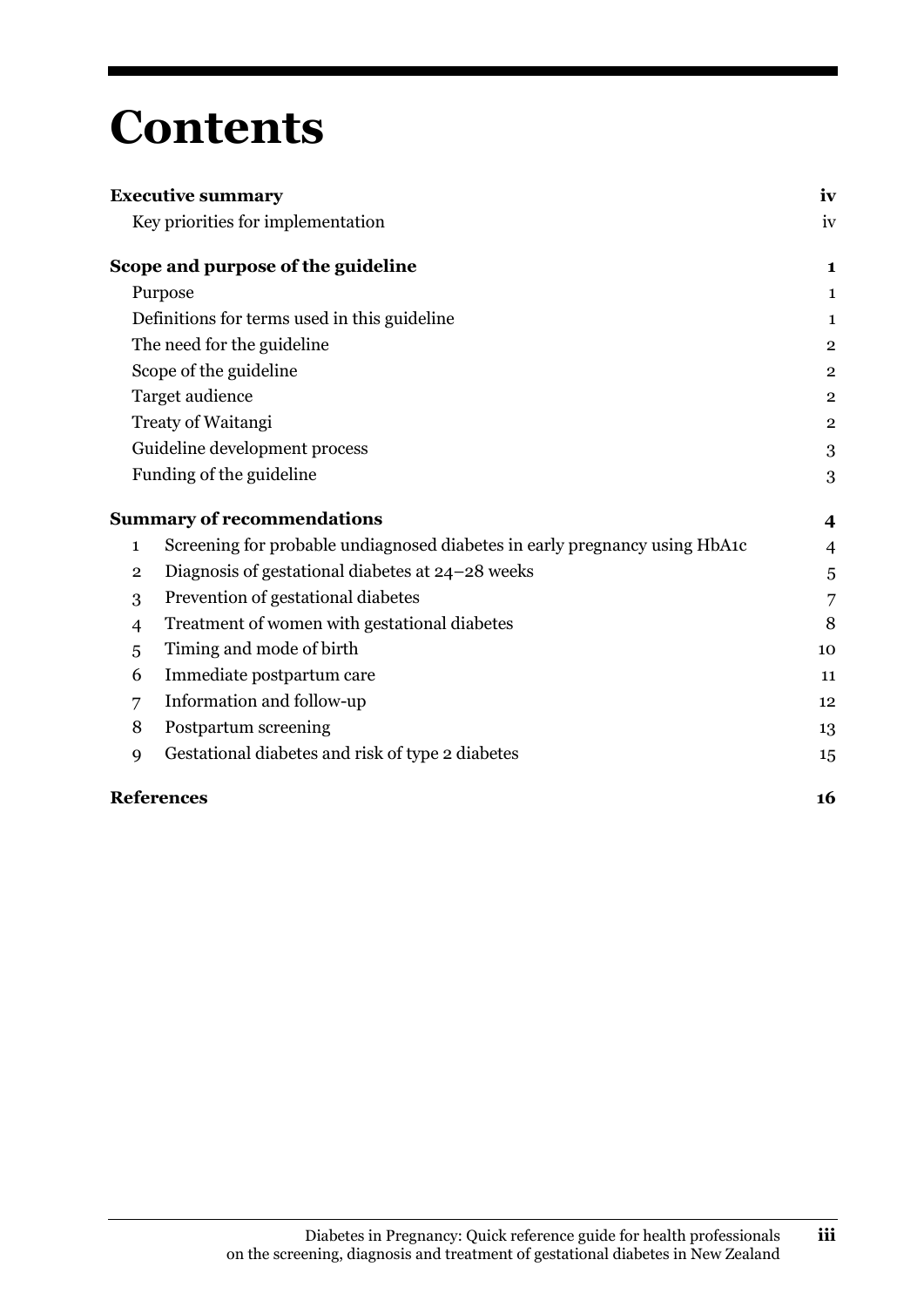# **Executive summary**

### **Key priorities for implementation**

#### **Healthy lifestyle advice**

- All pregnant women should be weighed and have their weight recorded at routine antenatal appointments.
- All pregnant women should be offered information covering the role of a healthy, balanced diet, body weight and exercise, including advice to be physically active for at least 30 minutes per day, most days of the week (The New Zealand Physical Activity Guidelines 2001).
- All pregnant women should be advised on avoiding excessive weight gain throughout their pregnancy (Ministry of Health 2014).
- The healthy lifestyle message should continue after birth.

#### **Early pregnancy**

- Every pregnant woman should be offered glycated haemoglobin (HbA1c), as a routine part of booking antenatal blood tests before 20 weeks. *This will identify women with probable undiagnosed diabetes or prediabetes and will help to identify women at high risk of developing gestational diabetes.*
- Women with an HbA1c  $\ge$  50 mmol/mol should be referred directly to a service that specialises in diabetes in pregnancy as these women have probable undiagnosed diabetes.
- Women with an HbA1c 41–49 mmol/mol should be offered a two-hour, 75 g oral glucose tolerance test (OGTT) at 24–28 weeks. *These women are considered at an increased risk of gestational diabetes.*

#### **At 24–28 weeks' gestation**

- The lead maternity carer (LMC) should offer an OGTT for women whose HbA1c was 41–49 mmol/mol at booking.
	- If fasting glucose is ≥ 5.5 mmol/L or two-hour value is ≥ 9.0 mmol/L, refer to services that specialise in diabetes in pregnancy.
- The LMC should offer a one-hour, 50 g oral glucose challenge test (polycose) for all women whose HbA1c was  $\leq$  40 mmol/mol at booking.
	- If glucose is ≥ 11.1 mmol/L, refer directly to services that specialise in diabetes in pregnancy without further testing.
	- If glucose is ≥ 7.8–11.0mmol/L, arrange a two-hour OGTT without delay.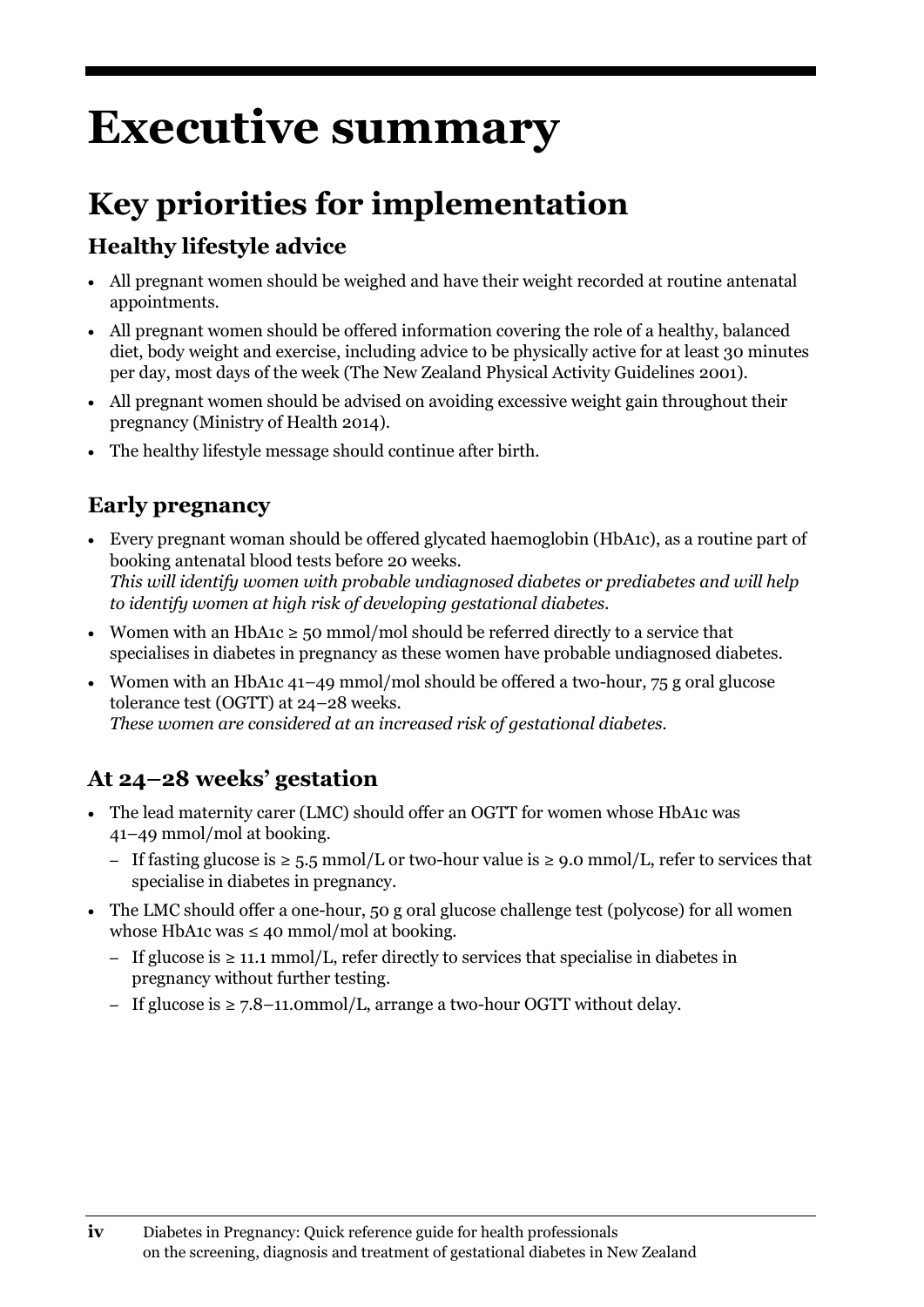#### **After diagnosis of gestational diabetes**

- All women with diabetes in pregnancy should be offered immediate contact with a service that specialises in diabetes in pregnancy and that offers tailored care, in addition to the care provided routinely by their LMC.
- At each appointment, women should be offered opportunities for information and education on diabetes, alongside additional recommended assessment of the fetus. Supporting written information should be culturally and ethnically appropriate.
- Blood glucose treatment targets are:
	- fasting blood glucose ≤ 5.0 mmol/L
	- one-hour post-prandial ≤ 7.4 mmol/L
	- two-hour post-prandial ≤ 6.7mmol/L.
- Women with poor glycaemic control (meeting < 10% of treatment targets in a week), including those who do not respond to dietary and lifestyle interventions, should be offered pharmacological therapy with oral hypoglycaemics and/or insulin.
- Treatment should be reviewed by a specialist (possibly through a remote consultation) where more than 10% of blood glucose measurements exceed targets in one week.
- Ultrasound assessment of the fetus of women with gestational diabetes should be offered at the time of diagnosis and at 36–37 weeks. Further ultrasound scans should be based on clinical indication.

*Treatment decisions should not be based solely on ultrasound findings as there is no evidence to suggest there is a benefit to maternal or fetal outcomes.*

#### **At the time of birth**

- Pregnant women with diabetes who have a normally grown fetus with good blood glucose control throughout pregnancy should not routinely be offered elective birth before 40 completed weeks.
- Where women have poorly controlled diabetes ( $> 10\%$  of blood glucose measurements outside of target ranges per week) and have an ultrasound diagnosed macrosomic fetus in the third trimester, an obstetrician should assess them for timing of birth.
- Vaginal birth is the preferred mode of delivery.
- Women diagnosed with gestational diabetes should discontinue hypoglycaemic treatment immediately after birth.
- Monitoring of women's blood glucose should continue for 24 hours following birth to rule out persisting hyperglycaemia before they are transferred to community care.
- The importance of contraception and the need for pre-conception care when women are planning future pregnancies should be discussed in the early postnatal period.

#### **Neonatal care**

- Babies born to mothers with diabetes should feed as soon as possible after birth (within 30 minutes). Skin to skin contact and breastfeeding are encouraged.
- Babies of women with diabetes should have their blood glucose routinely tested within one to two hours of birth to check for hypoglycaemia (blood glucose < 2.6 mmol/L).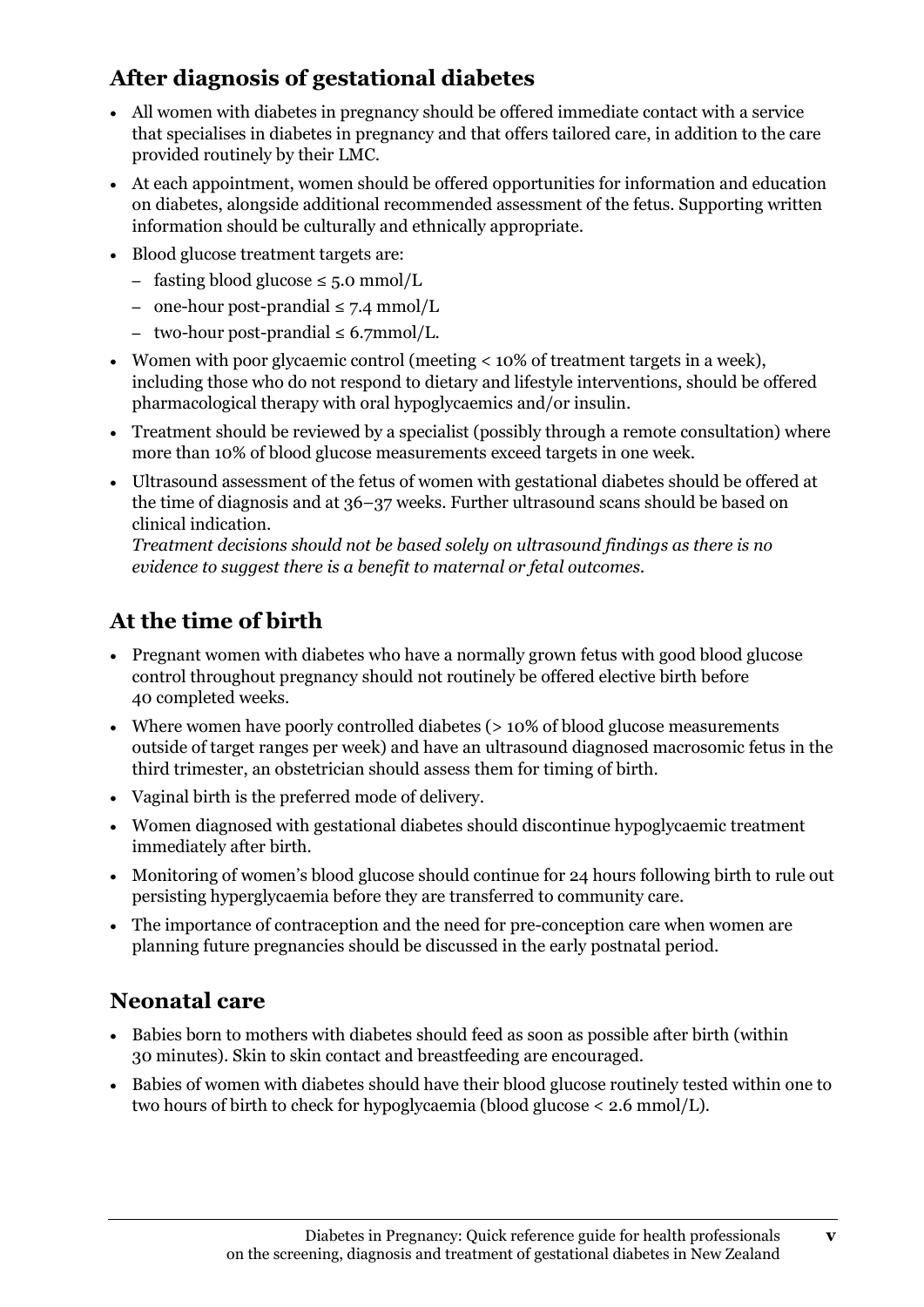#### **Follow-up of women with gestational diabetes**

- Women who were diagnosed with gestational diabetes should be informed about the risks of gestational diabetes in future pregnancies, and of the increased risk of developing type 2 diabetes in their lifetime.
- These women should be offered lifestyle advice and an HbA1c measurement three months postpartum and annually thereafter.
	- HbA1c ≥ 50mmol/mol confirms diabetes.
	- Where HbA1c is 41–49 mmol/mol, women will need a repeat test in three months.
- The postpartum OGTT is no longer routinely recommended.
- An OGTT reminder service for postnatal women in the community should be established to increase the uptake of this important screening test.
- Women with gestational diabetes should be offered yearly HbA1c checks.

#### **Implications for planning services for women with gestational diabetes**

- Specialist dietetic and laboratory services need to be established to manage the diagnoses of probable undiagnosed diabetes and gestational diabetes.
- General practitioners and midwives need to be educated on the guidance on screening for diabetes in pregnancy.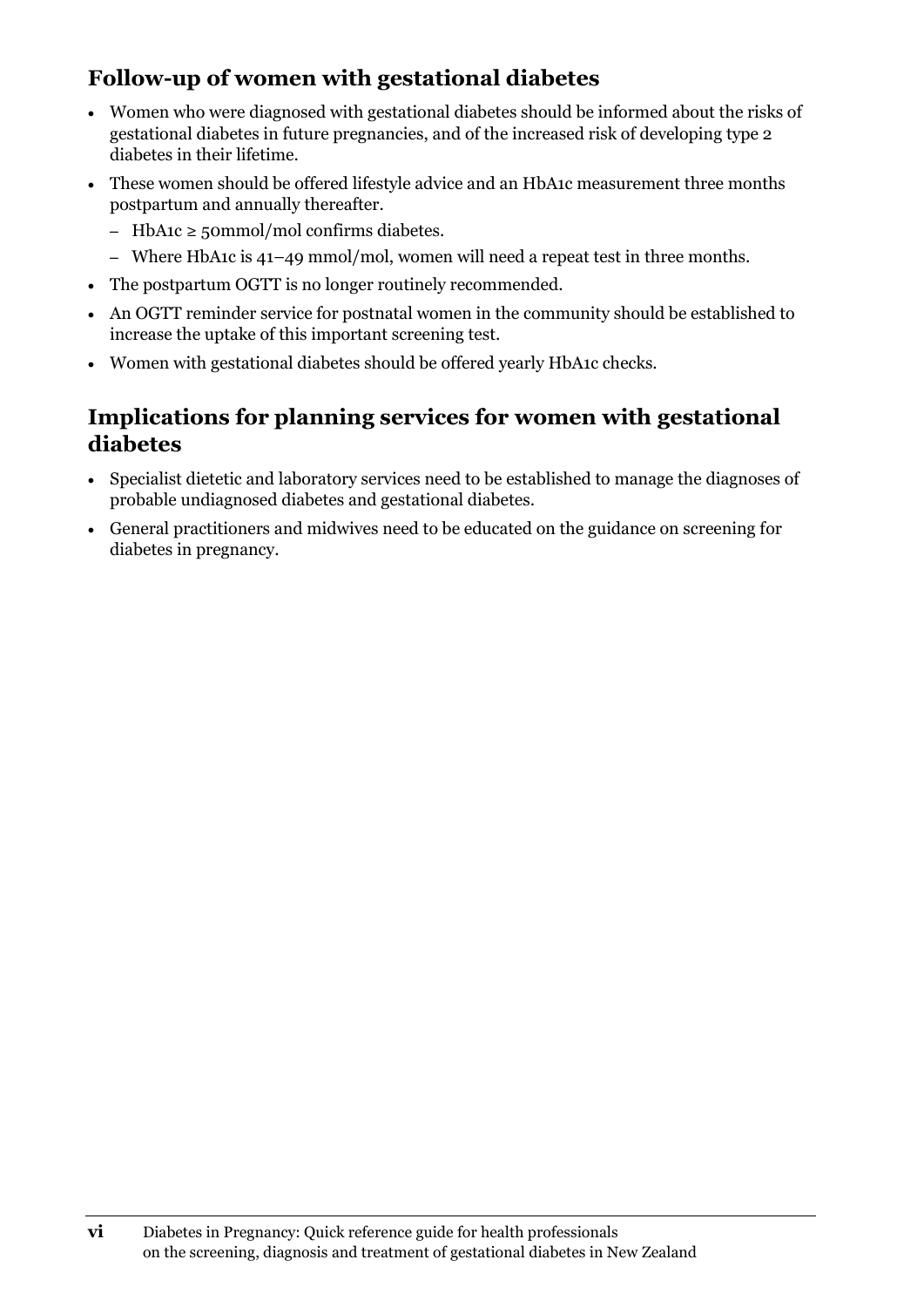#### Flow chart for diabetes in pregnancy

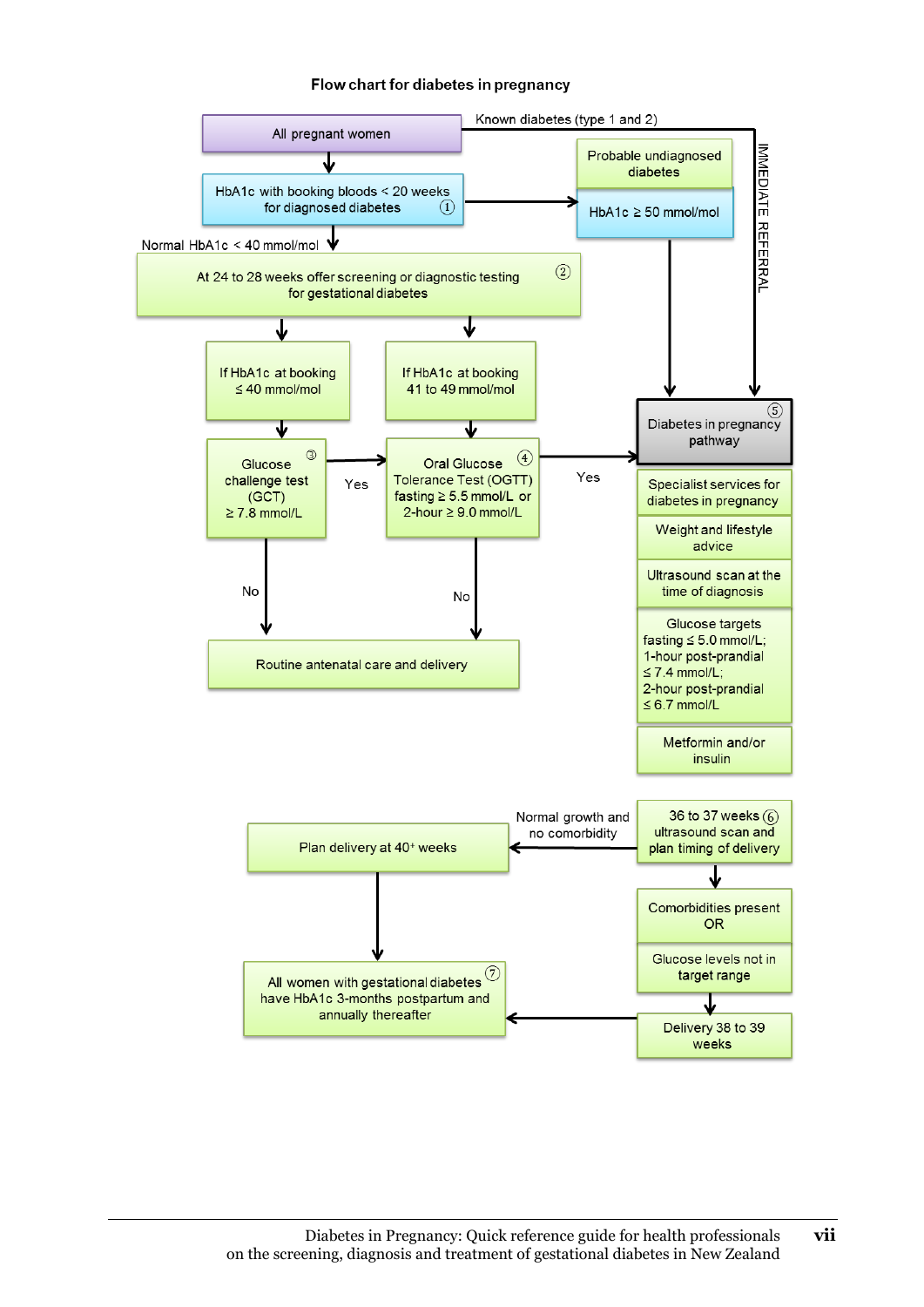#### 1. **What is HbA1c?**

- HbA1c (glycated haemoglobin) indicates the average blood glucose levels over the previous six to eight weeks.
- It is a reliable method of detecting probable undiagnosed diabetes in the first 20 weeks of pregnancy.
- An HbA1c of ≥50 mmol/mol suggests probable undiagnosed diabetes. Refer these women to specialist services for diabetes in pregnancy.
- An HbA1c of 41 to 49 mmol/mol suggests prediabetes. Give these women dietary and lifestyle advice. In some local policies, they are also referred to specialist services.

#### 2. **At 24 to 28 weeks gestation**

- Women with a booking HbA1c of 41 to 49 mmol/mol should be offered a 75 g, two-hour oral glucose tolerance test (OGTT) due to an increased risk of gestational diabetes (some women with risk factors might be considered for OGTT based on local policies/prevalence levels) OR
- All other women should be offered a 50 g, 1 hour oral glucose challenge test (polycose test) OR
- Offer enrolment in the randomised trial of different diagnostic criteria. For details of the New Zealand GEMS Trial contact [gems@auckland.ac.nz](mailto:gems@auckland.ac.nz) or go to [www.ligginstrials.org/GEMS.](http://www.ligginstrials.org/GEMS)

#### 3. **Screening thresholds for gestational diabetes**

- A value of the non-fasting oral glucose challenge test of  $\geq 7.8$  to 11.0 mmol/L requires a confirmatory oral glucose tolerance test for diagnosis of gestational diabetes.
- If value  $\geq 11.1$  mmol/L refer to specialist services for diabetes in pregnancy.

#### 4. **Diagnostic thresholds for gestational diabetes**

Values of the oral glucose challenge test of fasting  $\geq 5.5$  mmol/L or two hour post-prandial ≥ 9.0 mmol/L requires referral to specialist services for diabetes in pregnancy.

#### 5. **Diabetes in pregnancy pathway**

- Care is provided in consultation (including virtual clinics) with an obstetrician, a physician and a dietician as well as by the lead maternity carer (LMC).
- Weight and lifestyle advice is ideally provided by a dietician or appropriately trained health professional.
- Glucose targets during treatment are to achieve fasting  $\leq 5.0$  mmol/L; one hour post-prandial  $\leq$  7.4 mmol/L and two hour post-prandial  $\leq$  6.7 mmol/L for more than 90% of readings during a week. Failure to meet these targets requires further consultation.
- Metformin and/or insulin may be required where blood glucose treatment targets are unmet.
- Fetal growth assessed by ultrasound should not be used to guide treatment as it is not reliable.

#### 6. **Timing of delivery**

- If ultrasound at 36 to 37 weeks reports normal fetal growth (< 90th percentile) and there are no maternal or fetal comorbidities plan delivery at 40<sup>+</sup> weeks.
- If growth is > 90th percentile or there are maternal and/or fetal comorbidities plan delivery for 38 to 39 weeks.

#### 7. **Postpartum follow-up**

- Women with gestational diabetes are at increased risk of type 2 diabetes.
- At three months postpartum and annually thereafter, all women with gestational diabetes should have an HbA1c. The oral glucose tolerance test at six weeks postpartum is no longer required. This is consistent with screening of type 2 diabetes in adults in the New Zealand Primary Care Handbook (New Zealand Guidelines Group 2012).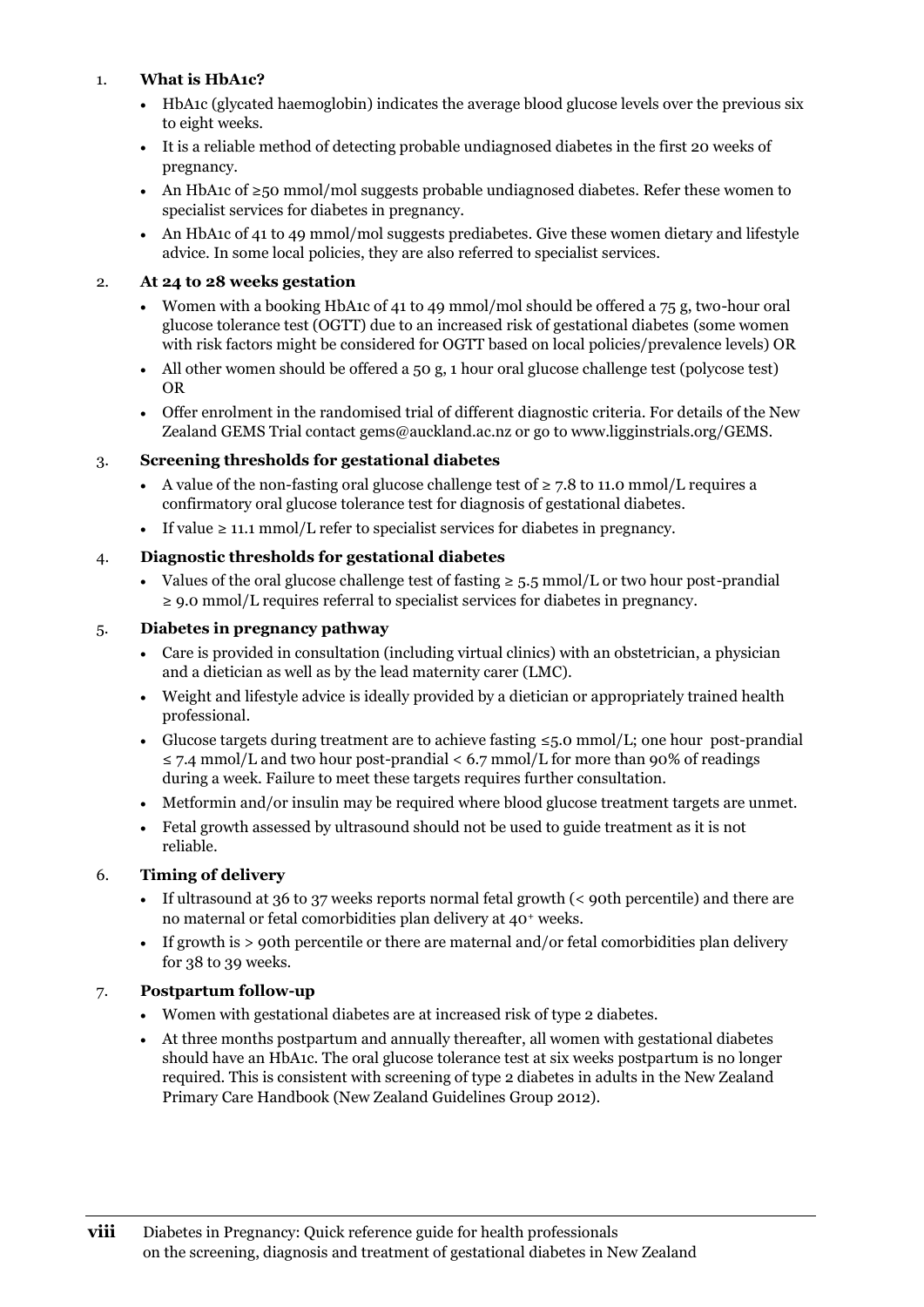# **Scope and purpose of the guideline**

### **Purpose**

This guideline provides evidence-based recommendations for the screening and diagnosis of both probable undiagnosed type 2 diabetes and gestational diabetes in pregnancy to improve neonatal and maternal outcomes. Recommendations on the treatment and management of gestational diabetes are also outlined.

### **Definitions for terms used in this guideline**

The following terms are used throughout the document based on these definitions.

**Diabetes in pregnancy** – Any diagnosis of diabetes (type 1, type 2 or gestational diabetes) during a pregnancy.

**Gestational diabetes** – Diabetes that is first detected in pregnancy and resolves following the birth of the baby.

**Probable undiagnosed diabetes** – Diabetes (type 1 or type 2) that is first detected in pregnancy and that has often been referred to as gestational diabetes. However, blood glucose levels do not return to normal ranges following the birth and diabetes is confirmed following postpartum screening (HbA1c value of  $\geq$  50 mmol/mol).

**Prediabetes** – A state in which some but not all of the criteria are met for a diagnosis of diabetes (type 1 or type 2). It is often termed 'borderline diabetes' (HbA1c value of 41–49 mmol/mol). Abnormal glucose levels are likely to continue after pregnancy.

**Borderline gestational diabetes** – A state first identified in pregnancy in which some but not all of the criteria are met for a diagnosis of gestational diabetes. Blood sugar levels are likely to be controlled by diet and lifestyle alone and usually return to within normal ranges after birth.

**Hyperglycaemia/glucose intolerance** – 'Glucose intolerance' is used as an umbrella term for metabolic conditions resulting in higher than normal blood glucose levels – hyperglycaemia.

**Type 1 diabetes** – Usually diagnosed in childhood but can develop in adulthood. This is an autoimmune condition in which the body is unable to make insulin (or very little) and requires treatment with insulin.

**Type 2 diabetes** – Usually diagnosed in adulthood and is due to insufficient insulin being made by the body. Depending on the severity of the condition, treatment can include diet alone or in combination with oral hypoglycaemic drugs and/or insulin.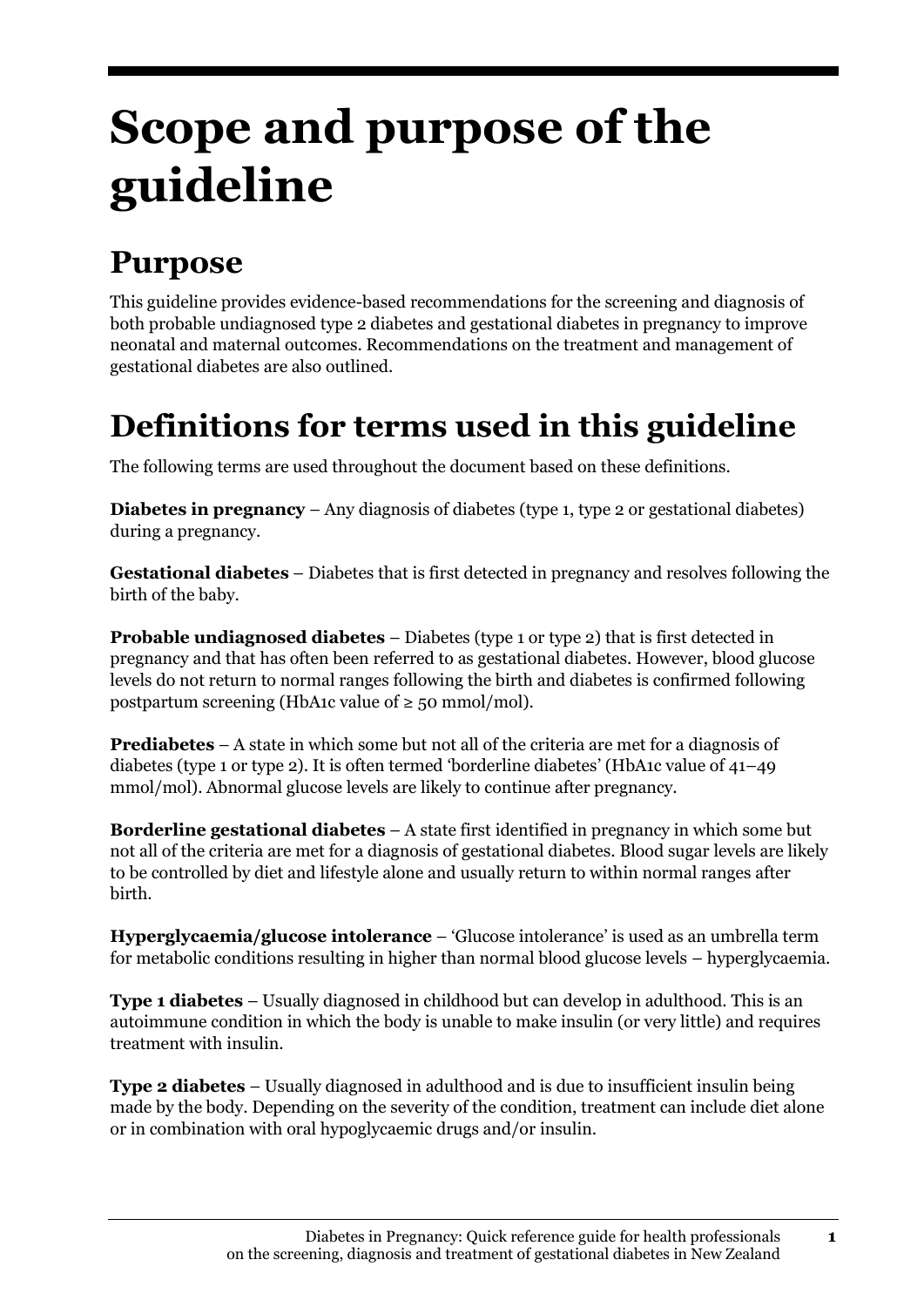### **The need for the guideline**

Approximately 61,000 women give birth in New Zealand each year and 4.9 of those women – 6.6% of pregnancies – have diabetes (Auckland District Health Board 2012; Statistics New Zealand 2012; provisional data from National Maternity Collection 2013). The prevalence of gestational, type 1 and type 2 diabetes is increasing, particularly among women of Māori, Pacific Island and South Asian ethnicity (Ministry of Health 2002).

The New Zealand Ministry of Health has identified a need for an evidence-based guideline because there are discrepancies, both nationally and internationally, in the screening and diagnosis of diabetes in pregnancy. As a result of variations in international diagnostic criteria, the prevalence of diabetes in pregnancy can range from 7.9% (Canadian Diabetes Association criteria) to 24.9% (Australian Diabetes in Pregnancy Society criteria) in the same group of women using the two-hour, 75 g oral glucose tolerance test (OGTT) (Agarwal et al 2005). In New Zealand there are local variations in the care given to women with diabetes in pregnancy and in the postpartum follow-up for both mother and infant.

### **Scope of the guideline**

This guideline covers the antenatal screening for diabetes in pregnancy, including both probable undiagnosed diabetes and gestational diabetes. It covers the diagnostic criteria for the condition, its management antenatally and follow-up postpartum.

Although this guideline deals with the early detection of probable undiagnosed diabetes in pregnant women, it excludes the treatment and management of these women during pregnancy. It also does not cover the:

- management of women with pre-existing type 1 and type 2 diabetes in pregnancy
- intrapartum care of women with diabetes or medical emergencies associated with diabetes.

### **Target audience**

This guideline is intended for care providers of women with gestational diabetes. It is also anticipated that this guideline will have implications for health service provider organisations, stakeholders of maternity services and stakeholders in primary and secondary care. In addition, it is accessible to the general public, patients and their families and whānau.

### **Treaty of Waitangi**

The Guideline Development Team acknowledges the importance of the Treaty of Waitangi to New Zealand, and considers the Treaty principles of partnership, participation and protection as central to improving Māori health. As part of its commitment to the Treaty, it has consulted a Māori consumer and involved Māori health care practitioners in its work. Māori are also represented on the Guideline Development Team. The Guideline Development Team has specifically considered Māori health issues that are pertinent to the guideline and its implementation.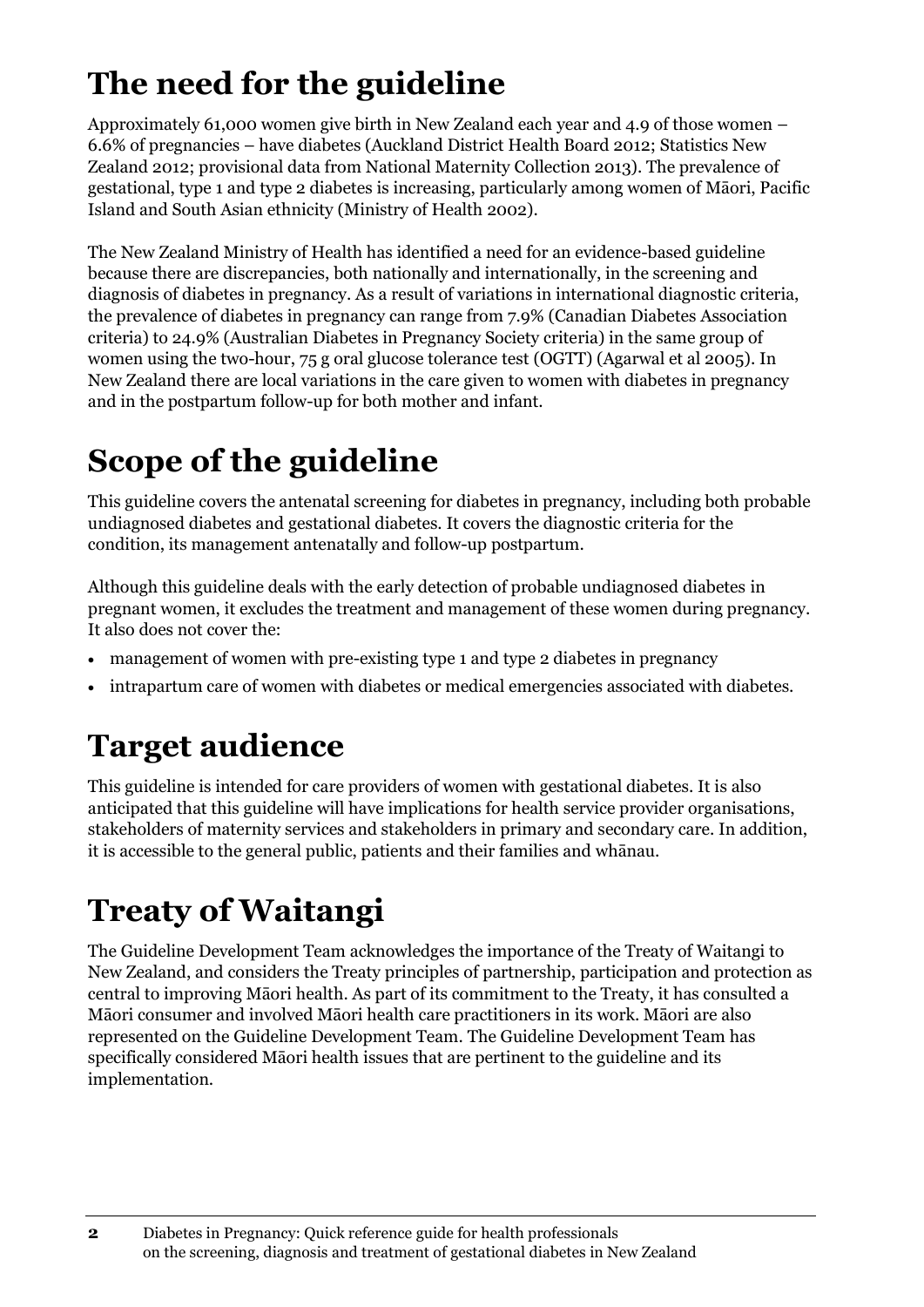### **Guideline development process**

The Ministry of Health commissioned the New Zealand Branch of the Australasian Cochrane Centre and the University of Auckland to develop this guideline. Together, they established a multidisciplinary Guideline Development Team, which reviewed the evidence and developed the recommendations.

Based on the quality of evidence, recommendations were graded as STRONG or CONDITIONAL. Where insufficient evidence was present to make a recommendation, or in areas where narrative review had been conducted, a good practice point (GPP) was made instead. Research recommendations have been made in areas where there is a lack of highquality evidence on which to make a recommendation.

### **Funding of the guideline**

The guideline has been commissioned and funded by the Ministry of Health. A representative of the Ministry of Health attended each Guideline Development Team meeting in an ex officio capacity and had no influence over the development of clinical recommendations.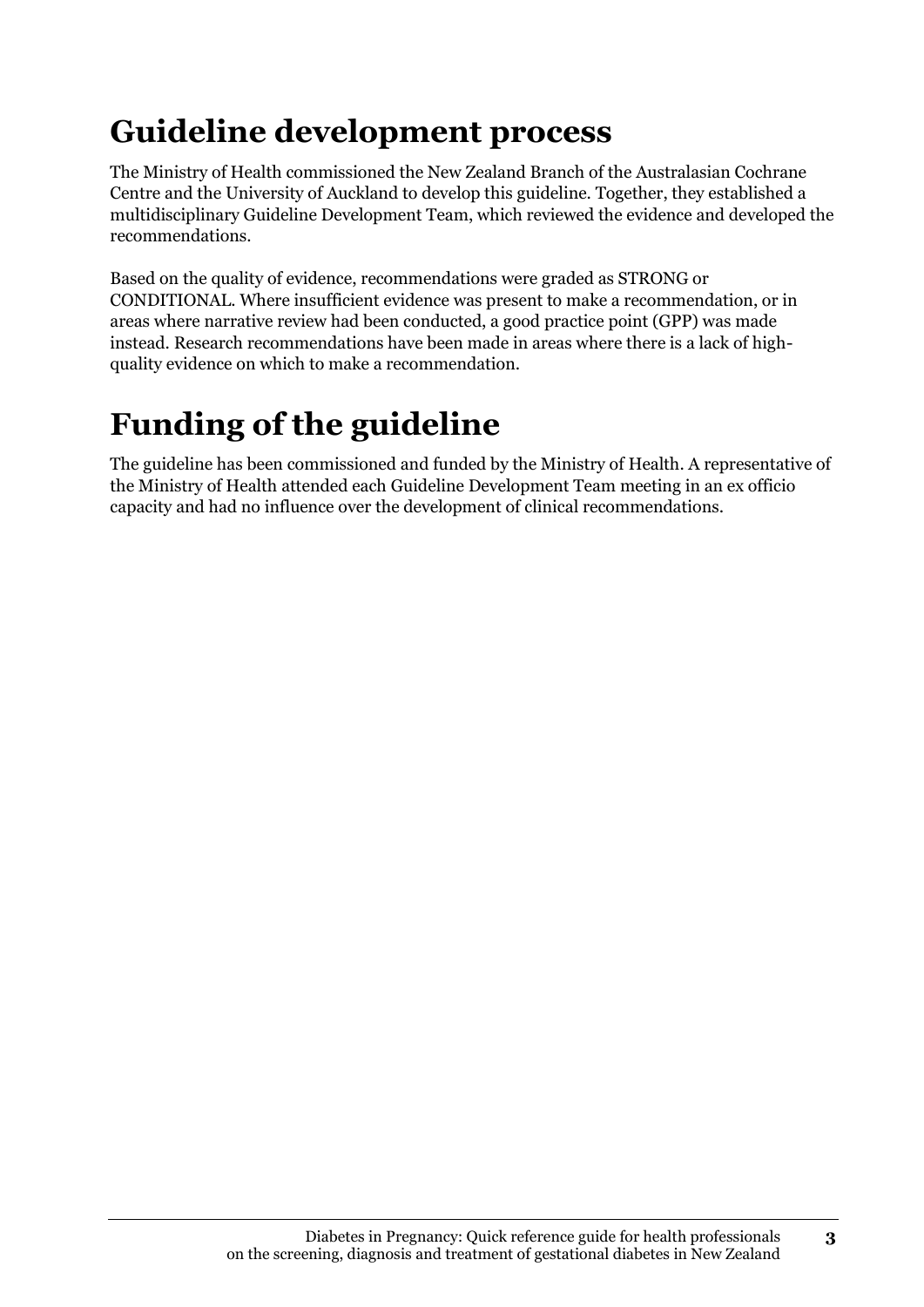# **Summary of recommendations**

The evidence-based recommendations developed by the Guideline Development Team are summarised below.

### **1 Screening for probable undiagnosed diabetes in early pregnancy using HbA1c**

The prevalence of type 1, type 2 and gestational diabetes in New Zealand is rising. A large proportion of women in the population have risk factors for gestational diabetes and probable undiagnosed diabetes. In screening all pregnant women before 20 weeks' gestation using glycated haemoglobin (HbA1c), the aim is to identify women at high risk of diabetes in pregnancy.

This guideline has used the HbA1c reference ranges from the New Zealand Society for the Study of Diabetes to categorise women with probable undiagnosed diabetes and women at high risk of gestational diabetes [\(www.nzssd.org.nz\)](http://www.nzssd.org.nz/). Although there are no published randomised controlled trials on the use of HbA1c in early pregnancy to diagnose diabetes, observational studies support its use.

|                | <b>Recommendation</b>                                                                                                                         | Strength of<br>recommendation<br>or good practice<br>point (GPP) | Where to<br>refer in<br>guideline |
|----------------|-----------------------------------------------------------------------------------------------------------------------------------------------|------------------------------------------------------------------|-----------------------------------|
| $\mathbf{1}$   | Offer all women an HbA <sub>1</sub> c test in their 'booking' antenatal<br>bloods to detect undiagnosed diabetes.                             | CONDITIONAL                                                      | Chapter 2                         |
| 2a             | Women with HbA1c $\geq$ 50 mmol/mol should be under the<br>care of a service that specialises in diabetes in pregnancy.                       | <b>CONDITIONAL</b>                                               | Chapter 2                         |
| 2 <sub>b</sub> | All women with HbA1c 41-49 mmol/mol should receive<br>dietary and lifestyle advice and have an oral glucose<br>tolerance test at 24-28 weeks. | <b>GPP</b>                                                       | Chapter <sub>2</sub>              |
| 3              | Do not offer an HbA1c as a diagnostic test for gestational<br>diabetes as it is not sensitive enough to detect gestational<br>diabetes.       | <b>CONDITIONAL</b>                                               | Chapter 2                         |

**Research recommendation**: Randomised controlled trial comparing dietary and lifestyle advice with pharmacotherapy for women whose HbA1c at booking is in the range of 41–49 mmol/mol in terms of their impact on maternal and infant outcomes and development of gestational diabetes.

**Research recommendation**: Studies that show early diagnosis and treatment improve maternal and infant outcomes.

**<sup>4</sup>** Diabetes in Pregnancy: Quick reference guide for health professionals on the screening, diagnosis and treatment of gestational diabetes in New Zealand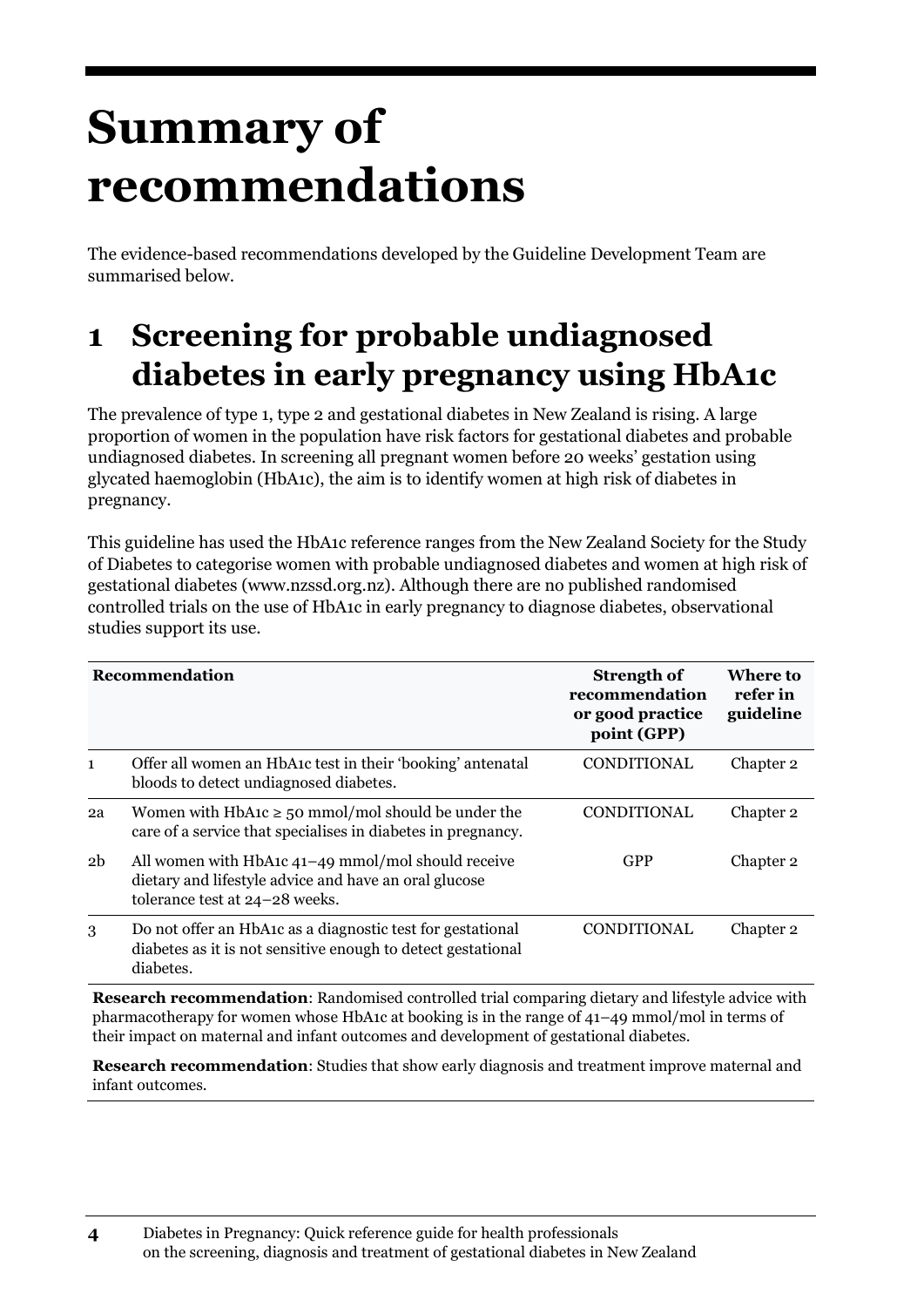### **2 Diagnosis of gestational diabetes at 24–28 weeks**

This guideline has selected the 75 g OGTT for women with an HbA1c of 41–49 mmol/mol, rather than the 50 g oral glucose challenge test, as evidence suggests that the positive predictive value of the 50 g test is variable (Hartling et al 2012).

This guideline chose not to adopt the International Association of Diabetes and Pregnancy Study Groups' criteria (one-step strategy) (Nankervis 2014) as there is no randomised controlled trial evidence to support its use. However, there is an urgent need for a high-quality randomised controlled trial to compare current practice in New Zealand with these criteria for treatment of pregnant women with diabetes. Until this evidence is available, the current two-step diagnostic strategy for diagnosing diabetes in pregnancy will continue in New Zealand.

All women considered at high risk for gestational diabetes (with HbA1c at booking 41–49 mmol/mol) should be offered the one-step diagnostic oral glucose tolerance test at 24–28 weeks' gestation.

All other women should be offered screening for gestational diabetes with the one-hour, 50 g oral glucose challenge test followed by oral glucose tolerance test (if the challenge test is positive) known as a two-step strategy.

Consider enrolment in the randomised trial of different diagnostic criteria. For further details of the New Zealand GEMS Trial contact [gems@auckland.ac.nz.](mailto:gems@auckland.ac.nz)

All women should be informed that the 50 g glucose challenge test can be falsely normal in approximately 20% of women with gestational diabetes. Women undergoing the test should also be informed that if the result is abnormal, they will be invited to undertake the 75 g OGTT to confirm gestational diabetes.

Due to the lack of good-quality evidence for the optimal screening of women for gestational diabetes at 24–28 weeks' gestation, the recommendations in this area are good practice points only.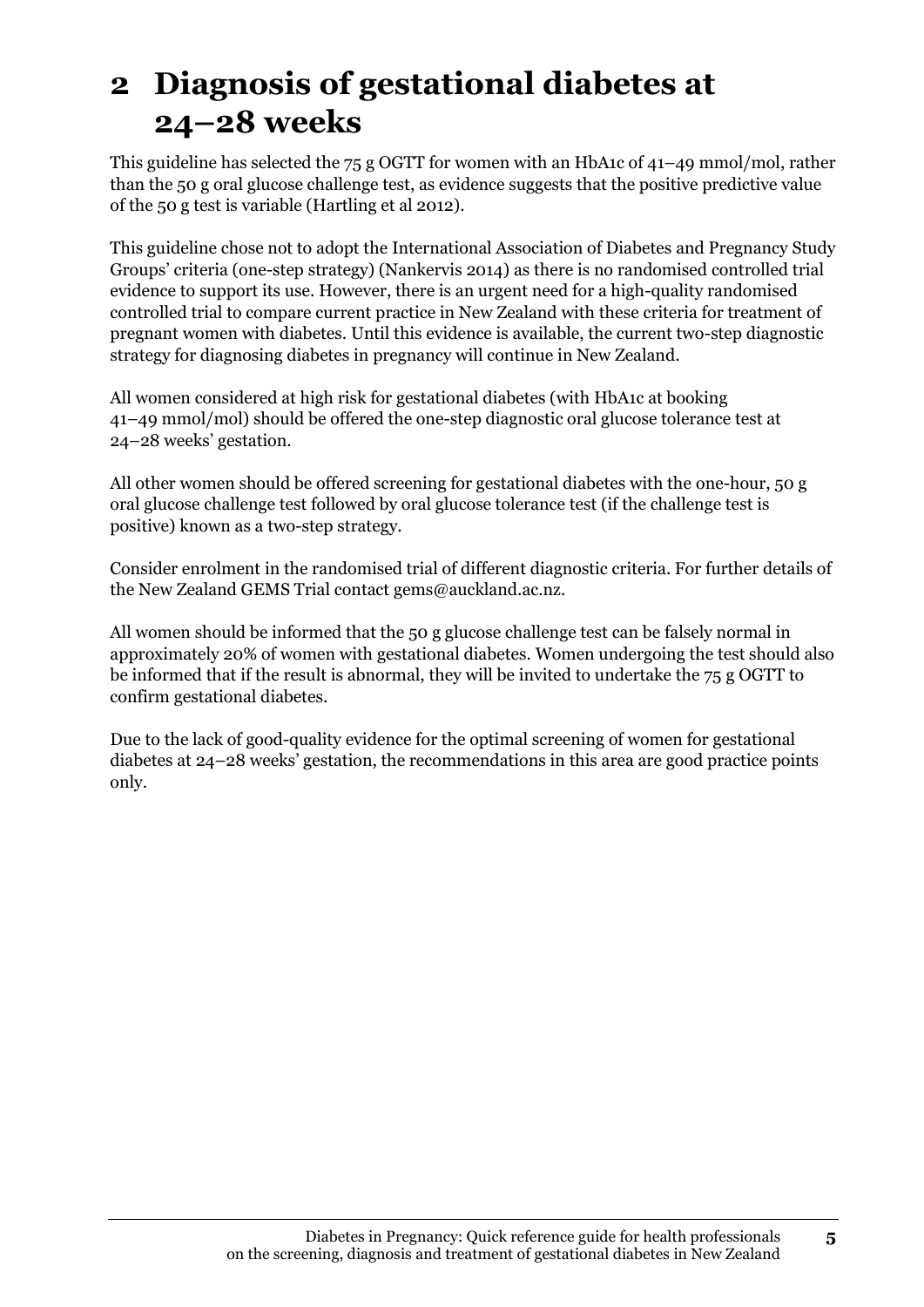|                | Recommendation                                                                                                                                                                                                                                                                                | <b>Strength of</b><br>recommendation<br>or good practice<br>point (GPP) | <b>Where to</b><br>refer in<br>guideline                                        |
|----------------|-----------------------------------------------------------------------------------------------------------------------------------------------------------------------------------------------------------------------------------------------------------------------------------------------|-------------------------------------------------------------------------|---------------------------------------------------------------------------------|
|                | At 24-28 weeks                                                                                                                                                                                                                                                                                |                                                                         | Chapter 3                                                                       |
| $\overline{4}$ | For all women not previously diagnosed with diabetes who<br>are at high risk of gestational diabetes (HbA1c of 41-49<br>mmol/mol), offer a two-hour, 75 g oral glucose tolerance<br>test.                                                                                                     | <b>GPP</b>                                                              |                                                                                 |
|                | If fasting glucose is $\geq 5.5$ mmol/L or two-hour value is<br>$\bullet$<br>$\geq$ 9.0 mmol/L, refer the woman to a diabetes in<br>pregnancy clinic.                                                                                                                                         |                                                                         |                                                                                 |
|                | Offer all other women a one-hour, 50 g, oral glucose<br>challenge test.                                                                                                                                                                                                                       | <b>GPP</b>                                                              |                                                                                 |
|                | If glucose is $\geq$ 11.1 mmol/L, refer directly to diabetes in<br>pregnancy clinic without further testing.                                                                                                                                                                                  |                                                                         |                                                                                 |
|                | If glucose $\geq$ 7.8 mmol/L to < 11.0 mmol/L, then arrange<br>a 75 g, two-hour oral glucose tolerance test without<br>delay.                                                                                                                                                                 |                                                                         |                                                                                 |
|                | Consider enrolment in the randomised trial of different<br>diagnostic criteria.*                                                                                                                                                                                                              |                                                                         |                                                                                 |
| 5              | If the fasting or two-hour values are borderline and there<br>are risk factors for gestational diabetes, consider self-<br>monitoring of blood glucose levels weekly.                                                                                                                         | <b>GPP</b>                                                              | Chapter 2<br>$\left( \text{section 2.3} \right)$ –<br>risk factors<br>Chapter 3 |
|                | <b>Research recommendation:</b> A randomised controlled trial that compares current screening and<br>diagnostic criteria with those proposed by the International Association of Diabetes and Pregnancy<br>Study Groups in terms of their impact on maternal and infant outcomes is required. |                                                                         |                                                                                 |

\* For further details of the New Zealand GEMS Trial contact [gems@auckland.ac.nz.](mailto:gems@auckland.ac.nz)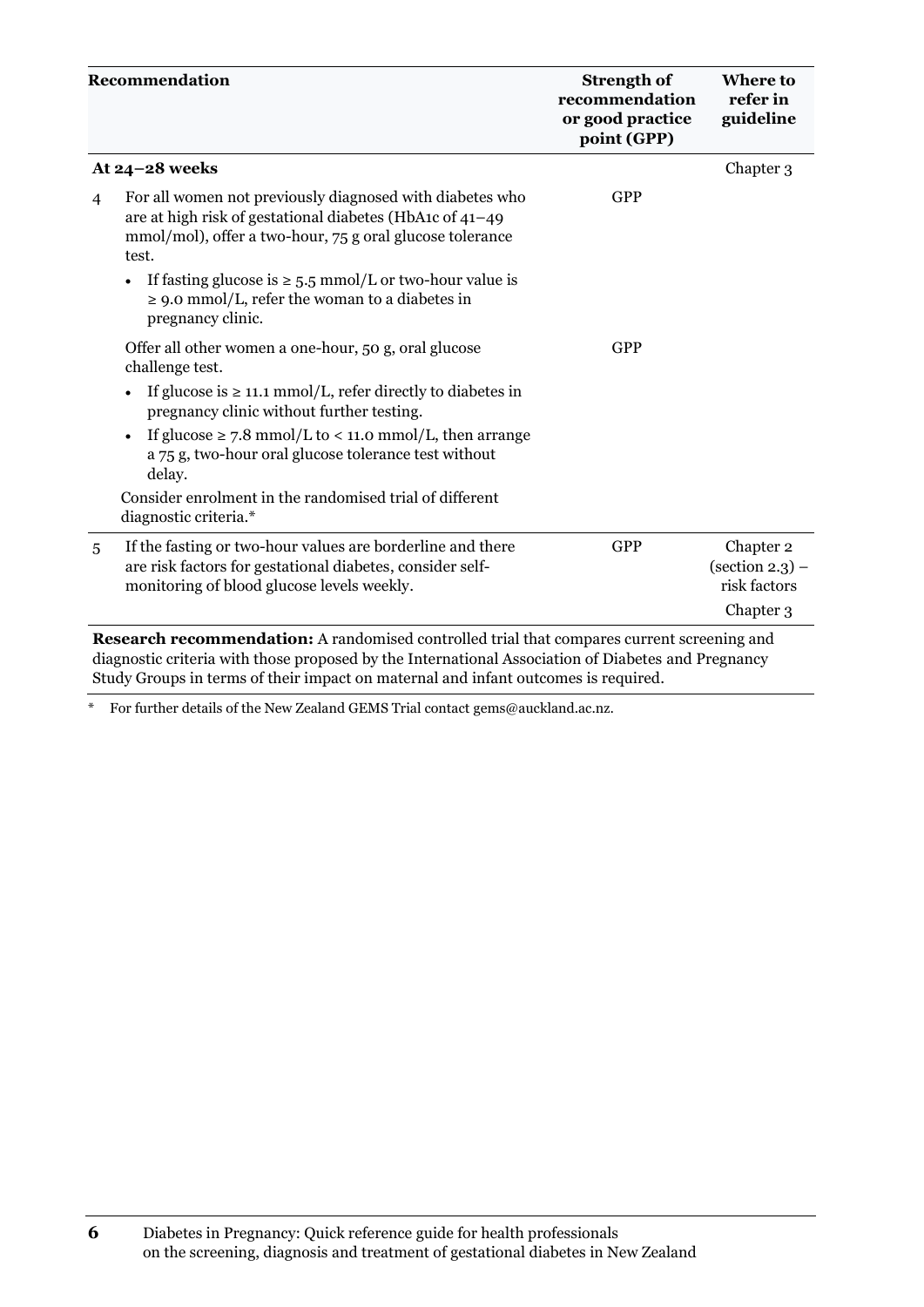### **3 Prevention of gestational diabetes**

The evidence on prevention of gestational diabetes is of poor quality. Exercise alone does not appear to be an effective intervention. There is some limited evidence that dietary interventions are effective at reducing the risk of gestational diabetes and the risk of having large for gestational age infants.

Combined dietary and exercise interventions do not appear to be effective in reducing the incidence of gestational diabetes. There is limited evidence that lifestyle interventions can reduce the risk of a woman having a large for gestational age infant.

This guideline has recommended that all pregnant women are encouraged to maintain a healthy lifestyle. Advice on diet, calorie intake and exercise should be freely available and openly discussed between the woman and her care provider. The Ministry of Health (2014) guidelines on weight gain during pregnancy should be used as a tool to help guide pregnant women and their health care providers on what is an appropriate amount of weight to gain (Table 1).

Green prescriptions may be useful for pregnant women at high risk of diabetes secondary to obesity.

|   | Recommendation                                                                                                                                                                                                                                                                                                               | Strength of<br>recommendation<br>or good practice<br>point (GPP) | Where to<br>refer in<br>guideline |
|---|------------------------------------------------------------------------------------------------------------------------------------------------------------------------------------------------------------------------------------------------------------------------------------------------------------------------------|------------------------------------------------------------------|-----------------------------------|
| 6 | Encourage all women and their families to eat a balanced,<br>healthy diet with appropriate calorie intake to prevent the<br>onset of gestational diabetes prior to and during pregnancy.<br>Discuss how they could make their diet healthier, taking<br>account of their needs, preferences and individual<br>circumstances. | <b>CONDITIONAL</b>                                               | Chapter 4                         |
| 7 | Encourage all women to be physically active for at least<br>30 minutes most days of the week (this can be in 10-minute)<br>blocks) in the absence of medical contra-indications.                                                                                                                                             | <b>GPP</b>                                                       | Chapter 4                         |
| 8 | Measure and record maternal weight at routine antenatal<br>visits.*                                                                                                                                                                                                                                                          | <b>GPP</b>                                                       | Chapter 4                         |

Note: \* Refer to Table 1 below for Ministry of Health guidelines.

#### **Table 1: Ministry of Health guidelines on weight gain during pregnancy**

| Pre-pregnancy body mass index | <b>Body mass index</b><br>$(kg/m^2)^*$ | Total weight gain range<br>$\left(\text{kg}\right)$ |
|-------------------------------|----------------------------------------|-----------------------------------------------------|
| Underweight                   | < 18.5                                 | 12.7 to 18.1                                        |
| Normal weight                 | 18.5 to 24.9                           | 11.3 to 15.9                                        |
| Overweight                    | 25.0 to 29.9                           | 6.8 to 11.3                                         |
| Obese (includes all classes)  | $\geq 30.0$                            | 5.0 to 9.0                                          |

Source: Ministry of Health (2014); Institute of Medicine (2009)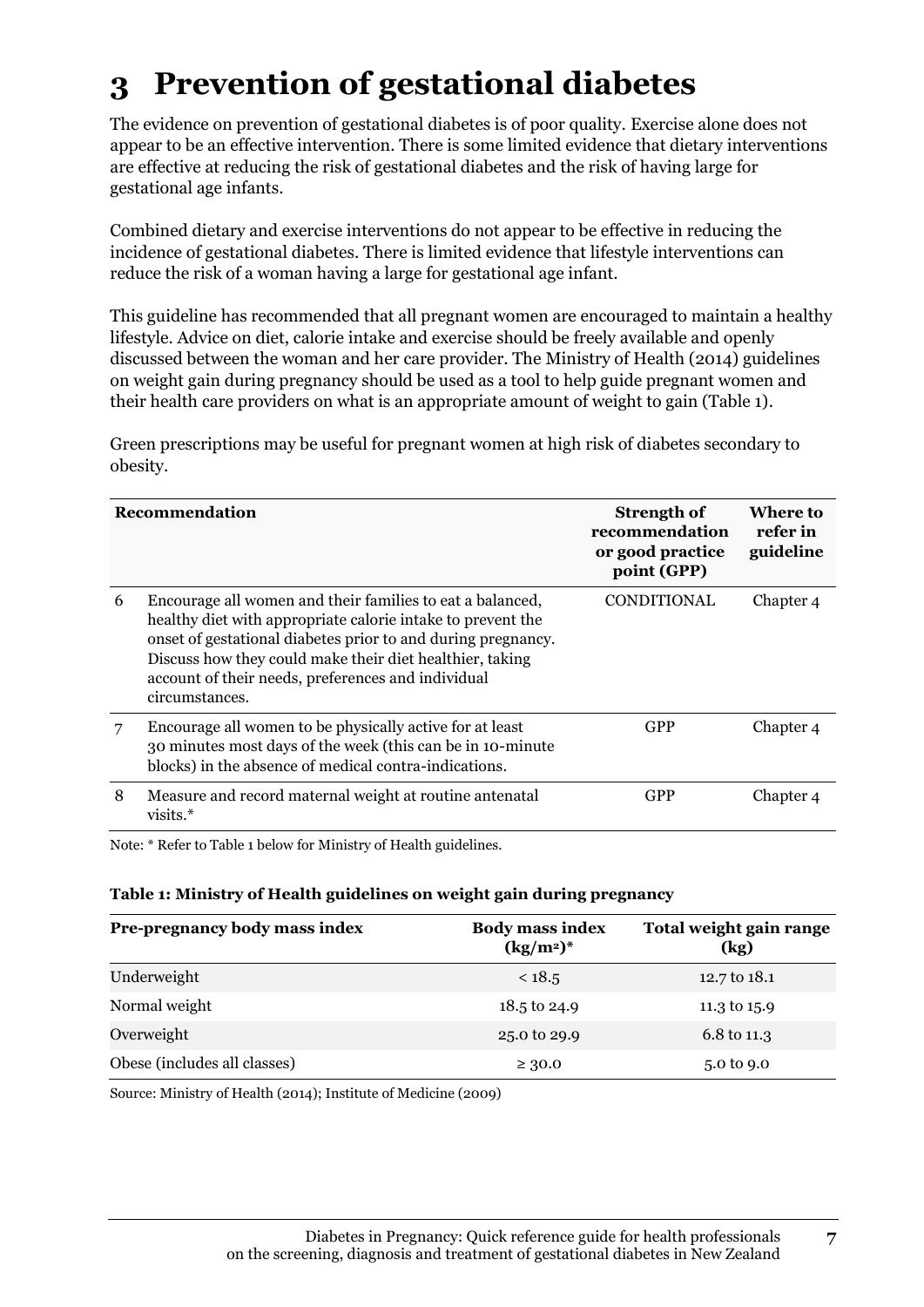### **4 Treatment of women with gestational diabetes**

All women diagnosed with gestational diabetes should be offered treatment with specialised dietary and lifestyle advice. There is good evidence through randomised controlled trials to suggest this treatment improves maternal, fetal and neonatal outcomes.

Current evidence suggests that oral hypoglycaemic drugs (in particular metformin) are as effective as, and carry no greater harms than, insulin therapy in women with gestational diabetes. The use of oral hypoglycaemic medication may be more acceptable to women than injecting insulin. The adverse effects associated with oral hypoglycaemics and insulin were not adequately discussed in these trials.

The evidence for exercise alone as an intervention to treat women diagnosed with gestational diabetes is limited in quality and volume. The type of exercise described is mainly 'supervised' exercise (resistance training and use of equipment not readily available to most women). There is a paucity of trials that examine the effect of 'unsupervised' or leisure time activity [\(www.health.govt.nz/your-health/healthy-living/food-and-physical-activity/physical-activity\)](http://www.health.govt.nz/your-health/healthy-living/food-and-physical-activity/physical-activity).

It is rare for treatment intervention trials on women diagnosed with gestational diabetes to describe the long-term follow-up findings on women and their infants. Information on the development of type 2 diabetes, childhood obesity, and cost implications for the different treatments is also lacking.

The evidence for optimal glucose targets for women with gestational diabetes is limited and of varying quality. It appears that women who have better-controlled blood sugars in pregnancy have a lower incidence of pre-eclampsia and large for gestational age babies. The infants of these women have a reduced incidence of neonatal hypoglycaemia and perinatal mortality.

Feedback during consultation highlighted issues surrounding the accuracy of self-monitored blood glucose levels. Health professionals should not rely solely on self-reported readings but should download data from blood glucose meters wherever possible.

The evidence for the management and treatment of gestational diabetes based on fetal ultrasound measurement is unclear. There is no evidence to support intensified ultrasound scanning throughout pregnancy to guide treatment in gestational diabetes.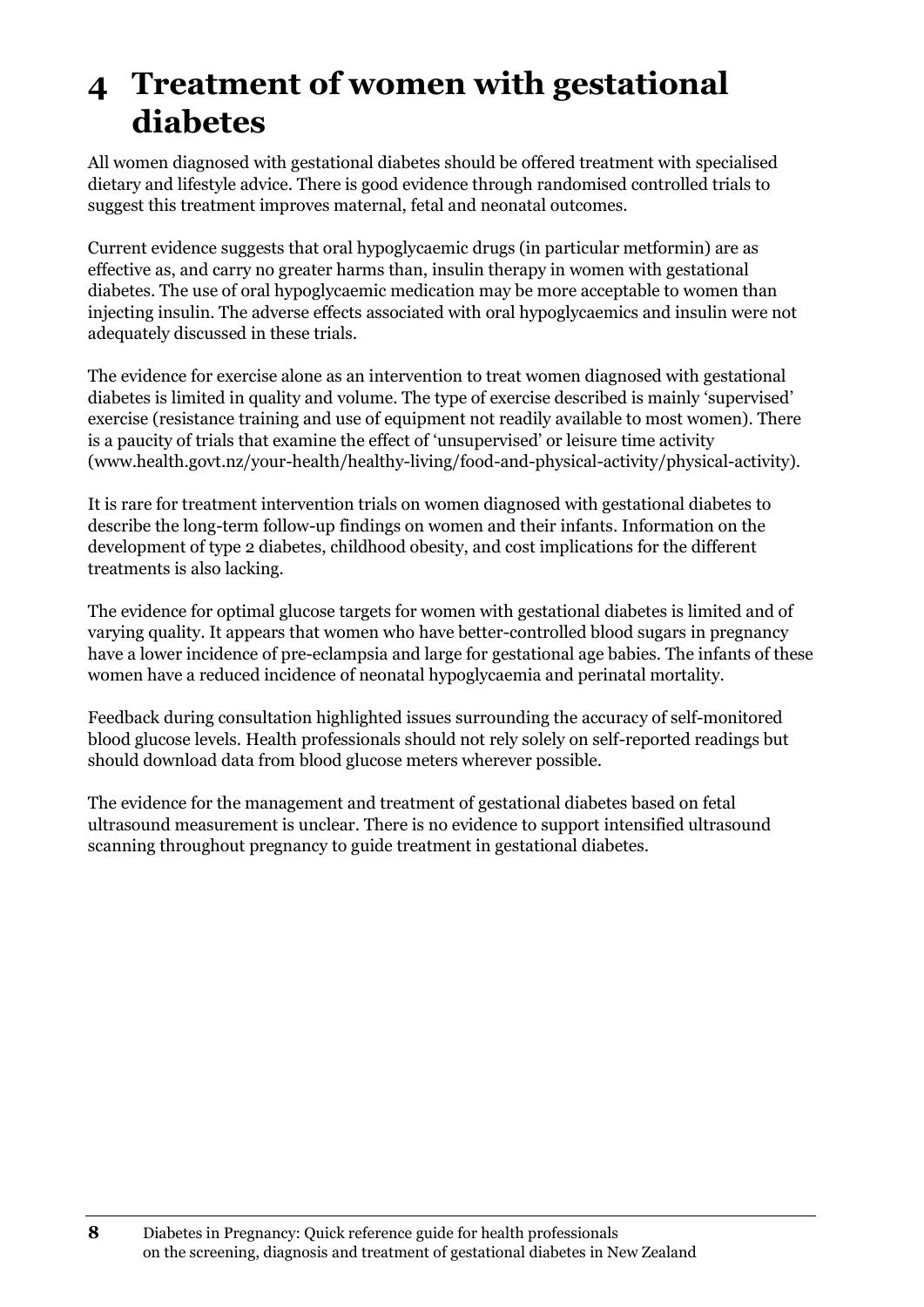|    | Recommendation                                                                                                                                                                                                                                                                                                                                                                                                                                       | <b>Strength of</b><br>recommendation<br>or good practice<br>point (GPP) | <b>Where to</b><br>refer in<br>guideline      |
|----|------------------------------------------------------------------------------------------------------------------------------------------------------------------------------------------------------------------------------------------------------------------------------------------------------------------------------------------------------------------------------------------------------------------------------------------------------|-------------------------------------------------------------------------|-----------------------------------------------|
| 9  | Offer all women diagnosed with gestational diabetes<br>ongoing treatment by health professionals, including<br>specialised dietary advice, lifestyle advice and educational<br>material that is culturally and ethnically appropriate.                                                                                                                                                                                                               | <b>STRONG</b>                                                           | Chapter <sub>5</sub><br>(section 5.2)         |
| 10 | Advise pregnant women with gestational diabetes that their<br>dietary recommendations could include:                                                                                                                                                                                                                                                                                                                                                 | <b>GPP</b>                                                              | Chapter <sub>5</sub><br>(section 5.4)         |
|    | consuming a minimum of 175 g carbohydrate per day<br>spreading carbohydrates evenly throughout the day<br>between meals and snacks                                                                                                                                                                                                                                                                                                                   |                                                                         |                                               |
|    | reducing intake of saturated fats<br>٠                                                                                                                                                                                                                                                                                                                                                                                                               |                                                                         |                                               |
|    | consuming lean protein                                                                                                                                                                                                                                                                                                                                                                                                                               |                                                                         |                                               |
|    | keeping weight gain in pregnancy in line with Ministry of<br>Health recommendations.*                                                                                                                                                                                                                                                                                                                                                                |                                                                         |                                               |
|    | This recommendation is dependent on individual<br>requirements.                                                                                                                                                                                                                                                                                                                                                                                      |                                                                         |                                               |
| 11 | Where women who have gestational diabetes and poor<br>glycaemic control (above treatment targets) in spite of<br>dietary and lifestyle interventions, offer oral hypoglycaemics<br>(metformin or glibenclamide) and/or insulin therapy. In<br>deciding whether to use oral therapy or insulin, take<br>account of the clinical assessment and advice, and the<br>woman's preferences and her ability to adhere to medication<br>and self-monitoring. | <b>STRONG</b>                                                           | Chapter <sub>5</sub><br>(section 5.5)         |
| 12 | Treatment targets for capillary glucose are:                                                                                                                                                                                                                                                                                                                                                                                                         | <b>GPP</b>                                                              | Chapter <sub>5</sub>                          |
|    | fasting glucose $\leq 5.0$ mmol/L                                                                                                                                                                                                                                                                                                                                                                                                                    |                                                                         | (section 5.6)                                 |
|    | one-hour post-prandial** $\leq$ 7.4 mmol/L<br>$\bullet$                                                                                                                                                                                                                                                                                                                                                                                              |                                                                         |                                               |
|    | two-hour post-prandial** $\leq 6.7$ mmol/L.                                                                                                                                                                                                                                                                                                                                                                                                          |                                                                         |                                               |
|    | 13a Women with 10% of readings (three to four readings) above<br>the treatment targets should have their treatment<br>reassessed.                                                                                                                                                                                                                                                                                                                    | <b>GPP</b>                                                              | Chapter <sub>5</sub><br>(section 5.8)         |
|    | 13b Discuss high postprandial blood glucose levels with the<br>woman to establish what she had eaten for that meal.                                                                                                                                                                                                                                                                                                                                  |                                                                         |                                               |
| 14 | Offer women with gestational diabetes an ultrasound scan<br>at the time of diagnosis and at 36–37 weeks. Further<br>ultrasound scans should be based on clinical indications.<br>Treatment decisions should not be based solely on fetal<br>ultrasound.                                                                                                                                                                                              | CONDITIONAL                                                             | Chapter <sub>5</sub><br>$\left($ section 5.7) |

**Research recommendation**: A randomised controlled trial to compare tight with less tight glycaemic control in women diagnosed with gestational diabetes in terms of their impact on maternal and infant outcomes.

**Research recommendation**: A randomised controlled trial comparing more intensive ultrasound scanning with usual care in women with gestational diabetes in terms of their impact on maternal and infant outcomes.

**Research recommendation**: A randomised controlled trial of leisure activity interventions for the treatment of gestational diabetes.

Note: \* Ministry of Health (2014). \*\* After the start of eating.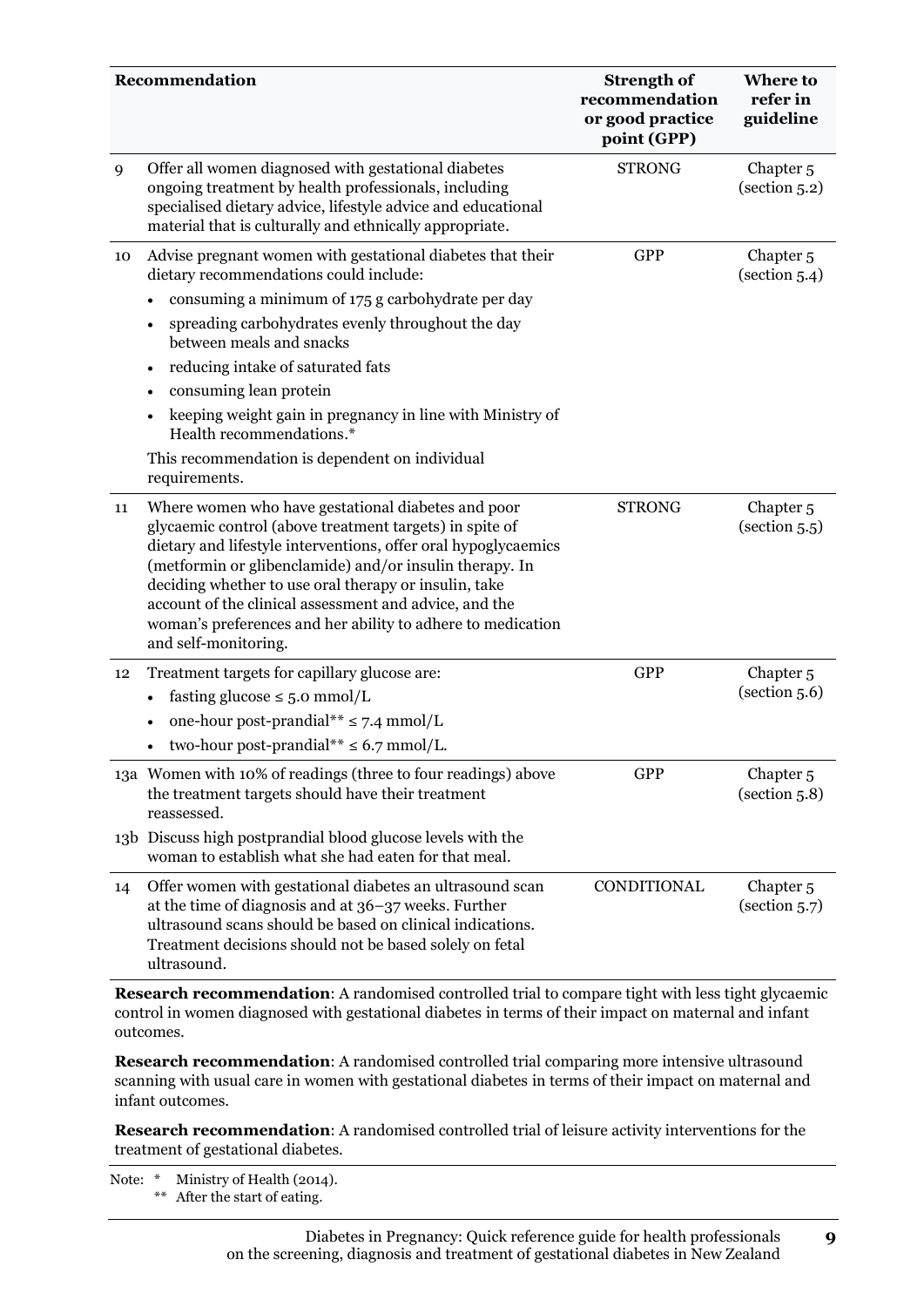### **5 Timing and mode of birth**

The evidence on the optimal timing and mode of birth for women diagnosed with gestational diabetes is of very poor quality. It is based mainly on a solitary trial conducted in the 1990s, which found that active induction of labour at 38 weeks' gestation resulted in fewer macrosomic and large for gestational age infants when compared with expectant management of labour. There was no evidence of any adverse effect on maternal morbidity as measured by caesarean section rate.

Very low-quality evidence from observational studies also suggests that induction of labour resulted in decreased fetal macrosomia and shoulder dystocia when compared with elective caesarean. There is insufficient evidence to suggest the gestational age at which elective delivery should be considered.

There is no evidence on the cost-effectiveness of induction of labour or expectant management for women with gestational diabetes. Given the number of women with gestational diabetes is increasing, there would be additional costs if these women underwent elective delivery rather than spontaneous birth in the absence of obstetric complications. Reducing the number of unnecessary elective caesarean sections benefits both the mother and the health service provider.

|    | Recommendation                                                                                                                                                                                                                                                                                                                               | <b>Strength of</b><br>recommendation<br>or good practice<br>point (GPP) | Where to<br>refer in<br>guideline                 |
|----|----------------------------------------------------------------------------------------------------------------------------------------------------------------------------------------------------------------------------------------------------------------------------------------------------------------------------------------------|-------------------------------------------------------------------------|---------------------------------------------------|
| 15 | Recommend vaginal birth for women with gestational<br>diabetes whose pregnancy is progressing well, with good<br>glycaemic control ( $\geq 90\%$ of glucose readings within<br>treatment targets), normal fetal growth ( $\geq$ 10th to $\leq$ 90th<br>percentile) and no clinical/obstetric contra-indications.                             | CONDITIONAL                                                             | Chapter 6<br>(section 6.2)                        |
| 16 | Planned delivery before 40 weeks is not recommended for<br>women who have gestational diabetes with good glucose<br>control ( $\geq 90\%$ of blood glucose readings within treatment<br>targets) unless there are other comorbidities present.                                                                                               | <b>GPP</b>                                                              | Chapter 6<br>$\left( \text{section } 6.3 \right)$ |
| 17 | Assess timing of birth individually where women have<br>poorly controlled gestational diabetes (< 90% of blood<br>glucose readings within treatment targets) or there are other<br>maternal or infant comorbidities (including hypertension,<br>pre-eclampsia, large for gestational age infant > 90th<br>centile, maternal age > 40 years). | <b>GPP</b>                                                              | Chapter 6                                         |
| 18 | Advise women to report any reduction or change in fetal<br>movements from 28 weeks' gestational age onwards.                                                                                                                                                                                                                                 | <b>GPP</b>                                                              | Chapter 6                                         |

Recommendations on the timing and mode of birth in this guideline are good practice points given the paucity of good-quality evidence on this topic.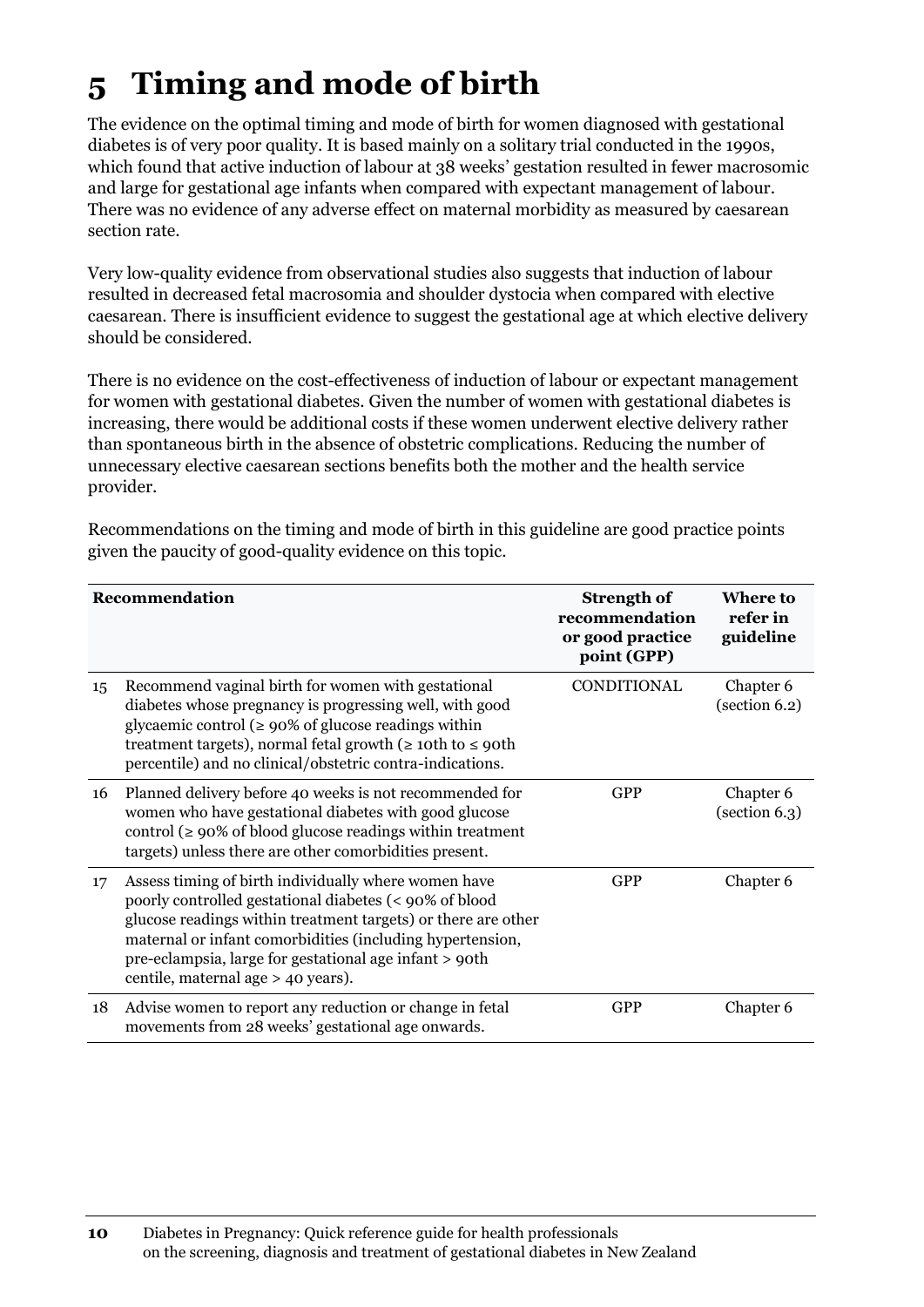### **6 Immediate postpartum care**

Evidence supports early initiation of breastfeeding in women with gestational diabetes to prevent neonatal hypoglycaemia as well as to promote maternal bonding with the infant. Early skin to skin contact between the infant and mother is important in helping to establish breastfeeding.

The current internationally accepted definition of neonatal hypoglycaemia is  $\lt$  2.6 mmol/L. Where neonatal hypoglycaemia is diagnosed, frequent breastfeeding as a first option should be started and a referral made to the neonatal team. Diagnostic methods sensitive enough to detect low glucose levels in neonatal blood (eg, glucose oxidase methods) are vital.

After birth, women with gestational diabetes should not need ongoing pharmacological intervention. Capillary monitoring of maternal fasting and postprandial blood glucose should continue until values normalise. A woman should be referred to a medical team if blood glucose levels do not normalise as anticipated. Health professionals should reiterate the healthy diet and lifestyle advice given in pregnancy and encourage the woman to follow it postnatally.

|    | Recommendation                                                                                                                                                                                                                                                                                                                                                                                                         | <b>Strength of</b><br>recommendation<br>or good practice<br>point (GPP) | Where to<br>refer in<br>guideline                 |
|----|------------------------------------------------------------------------------------------------------------------------------------------------------------------------------------------------------------------------------------------------------------------------------------------------------------------------------------------------------------------------------------------------------------------------|-------------------------------------------------------------------------|---------------------------------------------------|
| 19 | Encourage women diagnosed with gestational diabetes to<br>start breastfeeding and have skin to skin contact as early as<br>possible after birth (preferably within one hour).                                                                                                                                                                                                                                          | <b>GPP</b>                                                              | Chapter 7<br>(section 7.2)                        |
| 20 | Encourage mothers diagnosed with gestational diabetes to<br>feed their infants frequently (every two to three hours)<br>during the first 48 hours after birth.                                                                                                                                                                                                                                                         | <b>GPP</b>                                                              | Chapter 7<br>$\left( \text{section } 7.2 \right)$ |
| 21 | Measure the infant's plasma glucose at one to two hours of<br>age, four hours, and then four-hourly, preferably before<br>feeds, until there have been three consecutive readings<br>$> 2.6$ mmol/L.*                                                                                                                                                                                                                  | <b>GPP</b>                                                              | Chapter 7<br>$\left( \text{section } 7.3 \right)$ |
| 22 | For infants with blood glucose levels $<$ 2.6 mmol/L:<br>offer supplementary breastfeeds where possible<br>if blood sugar levels remain $<$ 2.6 mmol/L for two<br>consecutive readings one hour apart, refer the infant to<br>the neonatal team<br>if any reading is $\leq$ 2.0 mmol/L, refer immediately to the<br>neonatal team.                                                                                     | <b>GPP</b>                                                              | Chapter 7<br>(section 7.3)                        |
| 23 | Monitor the blood glucose of women who have been<br>diagnosed with gestational diabetes before breakfast<br>(fasting blood sugar) and two hours after meals for 24 hours<br>after delivery. Refer to the medical team if values are<br>between $7 \text{ mmol/L}$ and $\geq 11 \text{ mmol/L}$ on two consecutive<br>occasions.<br>If blood glucose levels are within normal range, stop<br>monitoring after 24 hours. | <b>GPP</b>                                                              | Chapter 7<br>$\left( \text{section } 7.4 \right)$ |
| 24 | Discontinue diabetes medication for women with a<br>diagnosis of gestational diabetes at birth.                                                                                                                                                                                                                                                                                                                        | <b>GPP</b>                                                              | Chapter 7<br>$\left( \text{section } 7.5 \right)$ |

Note: \* An appropriately sensitive method, such as the glucose oxidase method, should be used to test for neonatal hypoglycaemia. Accucheck is not sensitive enough and should not be used to measure neonatal blood glucose.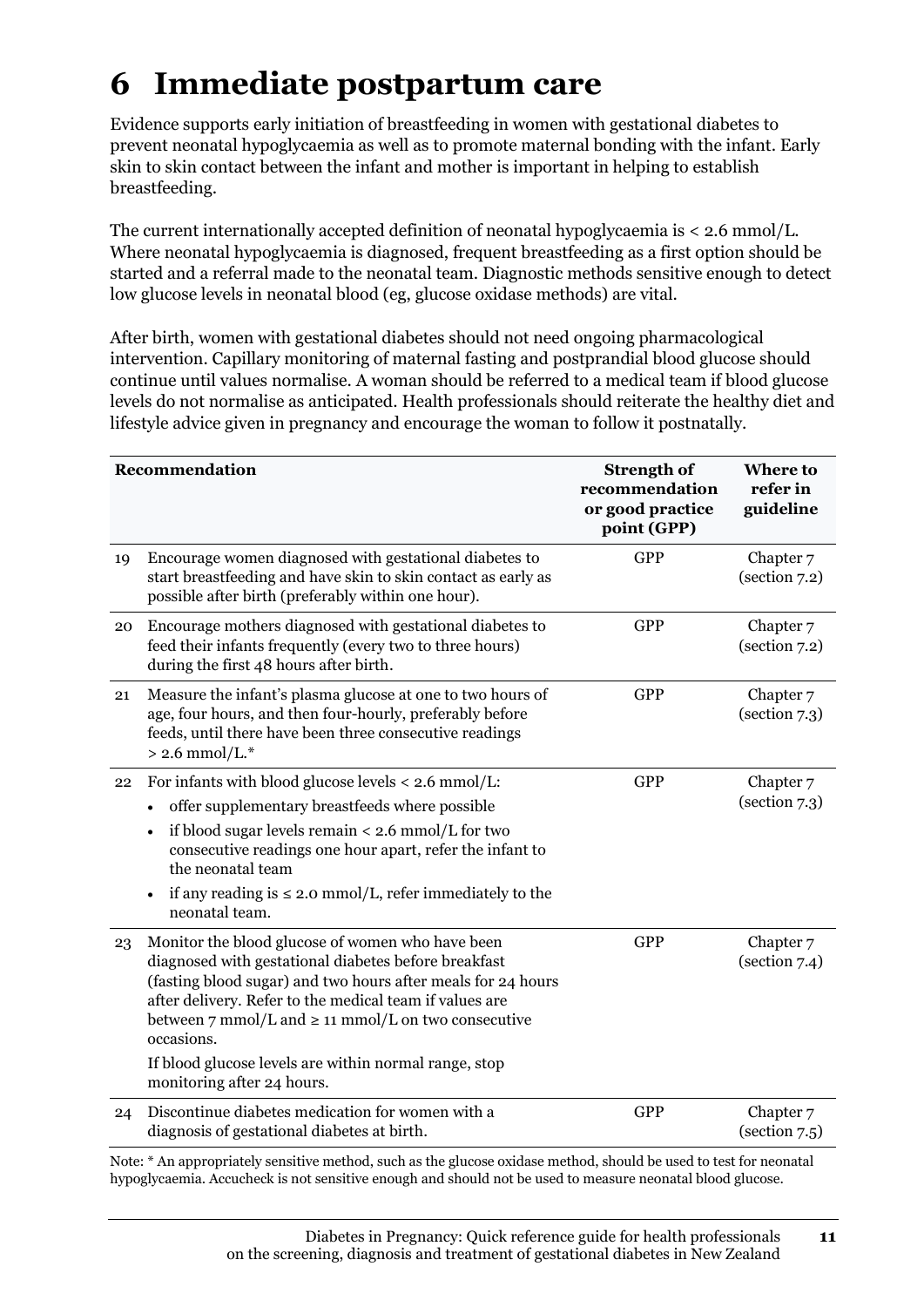### **7 Information and follow-up**

There is good evidence to suggest that early breastfeeding is beneficial for mothers diagnosed with gestational diabetes and their infants. There is currently insufficient evidence to recommend that mothers with gestational diabetes feed their babies with breast milk that they expressed antenatally.

Good practice points have been made on the postnatal discussion of contraception, the risk of developing type 2 diabetes and the reduction in risk factors for type 2 diabetes in women who were diagnosed with diabetes in pregnancy.

|    | Recommendation                                                                                                                                                                                                                                               | <b>Strength of</b><br>recommendation<br>or good practice<br>point (GPP) | <b>Where to</b><br>refer in<br>guideline |
|----|--------------------------------------------------------------------------------------------------------------------------------------------------------------------------------------------------------------------------------------------------------------|-------------------------------------------------------------------------|------------------------------------------|
| 25 | Encourage and support women with gestational diabetes to<br>exclusively breastfeed for a minimum of six months.                                                                                                                                              | <b>GPP</b>                                                              | Chapter 8<br>(section 8.2)               |
| 26 | Encourage women who are unable to breastfeed, or do not<br>wish to breastfeed, to use donor breast milk before formula<br>milk. The decision should be based on maternal preference.                                                                         | <b>GPP</b>                                                              | Chapter 8<br>(section 8.2)               |
| 27 | There is currently insufficient evidence to recommend the<br>use of antenatal breast milk expression for women with<br>gestational diabetes                                                                                                                  | <b>GPP</b>                                                              | Chapter 8                                |
| 28 | Discuss methods of contraception agreeable with the<br>woman and her partner and prescribe contraceptives based<br>on maternal risk factors for cardiovascular disease, in the<br>early postnatal period.                                                    | <b>GPP</b>                                                              | Chapter 8<br>(section 8.3)               |
| 29 | Inform women diagnosed with gestational diabetes of the<br>increased risk of gestational diabetes in a subsequent<br>pregnancy and the increased risk for developing type 2<br>diabetes.                                                                     | <b>GPP</b>                                                              | Chapter 8                                |
| 30 | Inform women (in particular those who are obese or<br>overweight) that they can reduce their risk of recurrent<br>gestational diabetes or type 2 diabetes by maintaining a<br>healthy, balanced diet and increasing physical activity at<br>moderate levels. | <b>GPP</b>                                                              | Chapter 8<br>(section 8.4)               |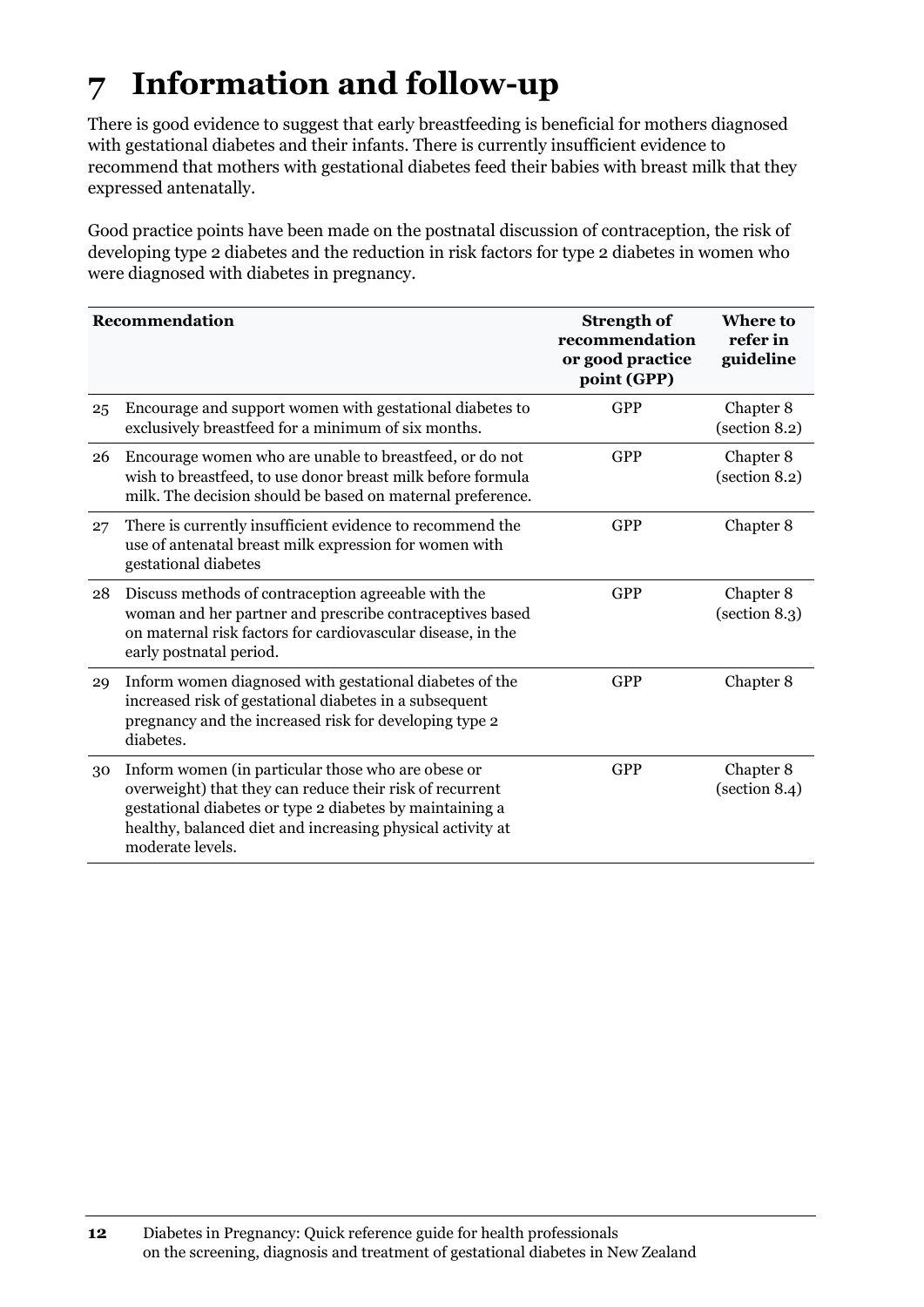### **8 Postpartum screening**

For women diagnosed with diabetes in pregnancy, the 75 g OGTT is the most accurate test for diagnosing glucose intolerance, including diabetes, in the first year following birth. However, the uptake of the test is low: 30–70% of these women do not have the test. The nature of the test may be unacceptable to many mothers as it is time consuming and requires a fasting blood sugar and multiple blood samples.

Early postpartum testing with HbA1c at 6–12 weeks is not recommended due to the influence of antepartum treatment of hyperglycaemia (American Diabetes Association 2013). It is more logical to perform the test at approximately three months postpartum. The use of HbA1c may miss a number of women with lower levels of hyperglycaemia, but will detect women with the highest glucose levels who require immediate assessment. A fasting glucose can be added (on an individual basis) to increase the sensitivity of the test.

HbA1c is currently used to screen for diabetes in New Zealand in the non-pregnant population. It is likely that the general practitioner will undertake a more appropriate follow-up and continue surveillance if an initial HbA1c is performed. How HbA1c measurements progress over time is an important concept that cross-sectional studies do not capture. The initial test helps to engage the woman and her general practitioner in the process of regular follow-up testing and review of healthy lifestyle interventions (+/- metformin). The majority of guidelines recommended annual follow-up testing in women with a history of gestational diabetes.

Although interventions to increase postpartum screening have been successful, the overall rates of postpartum screening remain suboptimal. To detect and treat women who develop diabetes or impaired glucose tolerance following gestational diabetes, and in this way to prevent future complications associated with the condition, it is important to screen and diagnose women in a timely fashion.

Postpartum screening in women with gestational diabetes provides an opportunity to identify women with undiagnosed diabetes and to begin surveillance of specific individuals at increased risk of developing diabetes in the future. Through a variety of media, women should be informed about the importance of postpartum screening for diabetes following gestational diabetes. The reasons why many women do not attend postpartum screening in New Zealand need to be explored further.

All health care providers involved in a woman's care need to give consistent messages about the need for postnatal screening. Postnatally, one particular health professional should take on the responsibility for ensuring that their patient with gestational diabetes receives the relevant information and paperwork required to undertake the screening test at three months postpartum and annually thereafter. Reminder systems appear to be a useful method for increasing postpartum screening rates.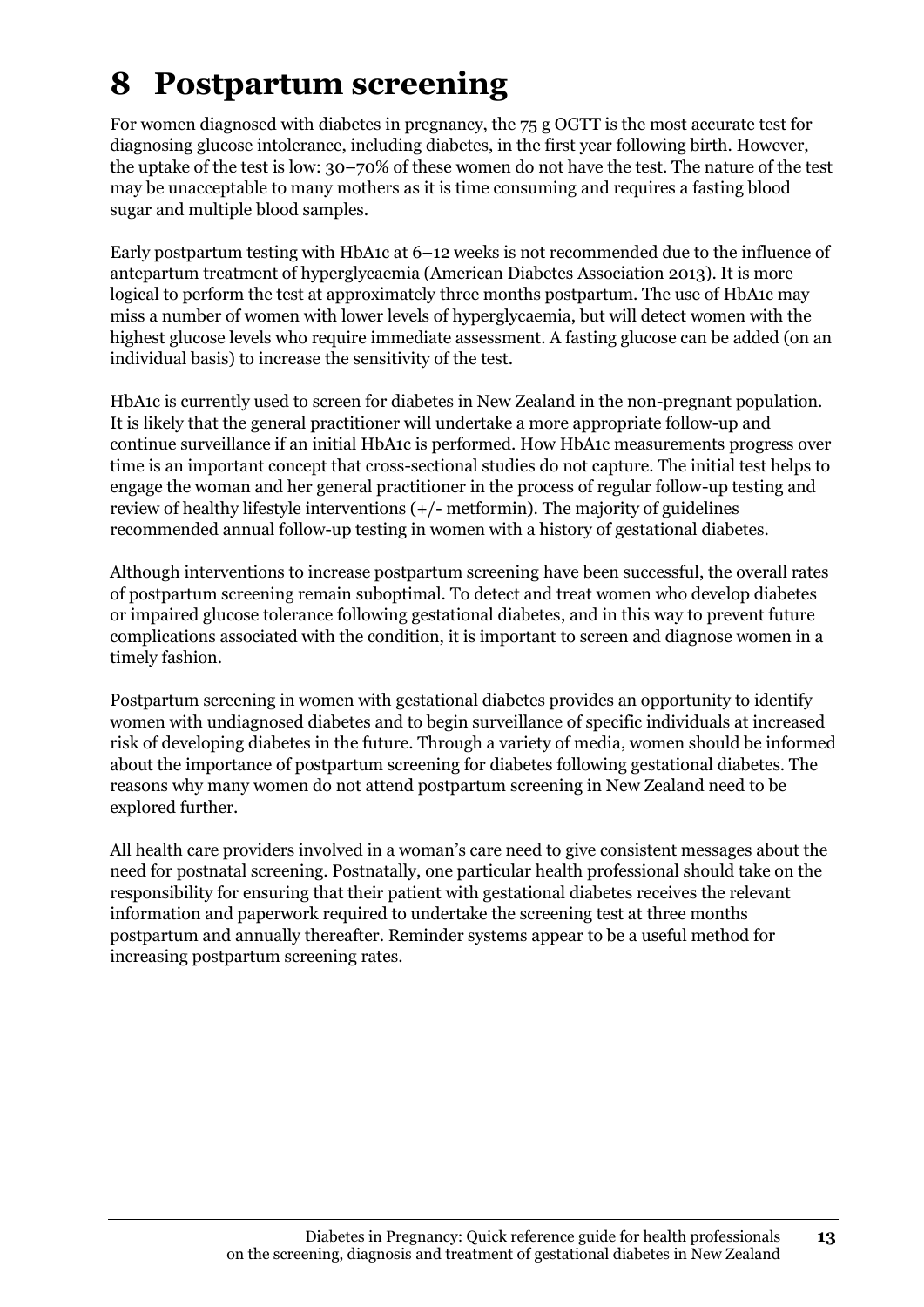|    | Recommendation                                                                                                                                                                                                                                                   | <b>Strength of</b><br>recommendation<br>or good practice<br>point (GPP) | <b>Where to</b><br>refer in<br>guideline |
|----|------------------------------------------------------------------------------------------------------------------------------------------------------------------------------------------------------------------------------------------------------------------|-------------------------------------------------------------------------|------------------------------------------|
| 31 | For all women diagnosed with gestational diabetes, their<br>lead maternity carer or diabetes clinic in the postnatal<br>review should provide printed information about the<br>importance of postpartum screening and the risk of<br>developing type 2 diabetes. | CONDITIONAL                                                             | Chapter 9                                |
| 32 | Remind all women with gestational diabetes and their<br>primary care provider (at the time of hospital discharge) of<br>the need to participate in screening three months after<br>birth.                                                                        | CONDITIONAL                                                             | Chapter 9                                |
| 33 | The primary care provider of women with gestational<br>diabetes should offer them screening for type 2 diabetes at<br>three months postpartum using HbA1c. If the value is:                                                                                      | <b>GPP</b>                                                              | Chapter 9<br>(section 9.3)               |
|    | $\leq$ 40 mmol/mol, the result is normal. Repeat the test in<br>one year                                                                                                                                                                                         |                                                                         |                                          |
|    | 41–49 mmol/mol (prediabetes or impaired fasting<br>glucose), advise on diet and lifestyle modification. If the<br>woman is over 35 years, a full cardiovascular risk<br>assessment and appropriate management are indicated.<br>Repeat test after six months     |                                                                         |                                          |
|    | $\ge$ 50 mmol/mol and symptomatic 'diabetes', refer to<br>medical specialist                                                                                                                                                                                     |                                                                         |                                          |
|    | $\ge$ 50 mmol/mol and asymptomatic, repeat HbA1c or<br>fasting plasma glucose.*                                                                                                                                                                                  |                                                                         |                                          |
| 34 | The primary health organisation performance programme<br>should be used to encourage primary care practitioners to<br>record postpartum gestational diabetes screening.                                                                                          | <b>GPP</b>                                                              | Chapter 9                                |

Note: \* Two results above the diagnostic cut-offs are required for diagnosis of diabetes if the woman is asymptomatic.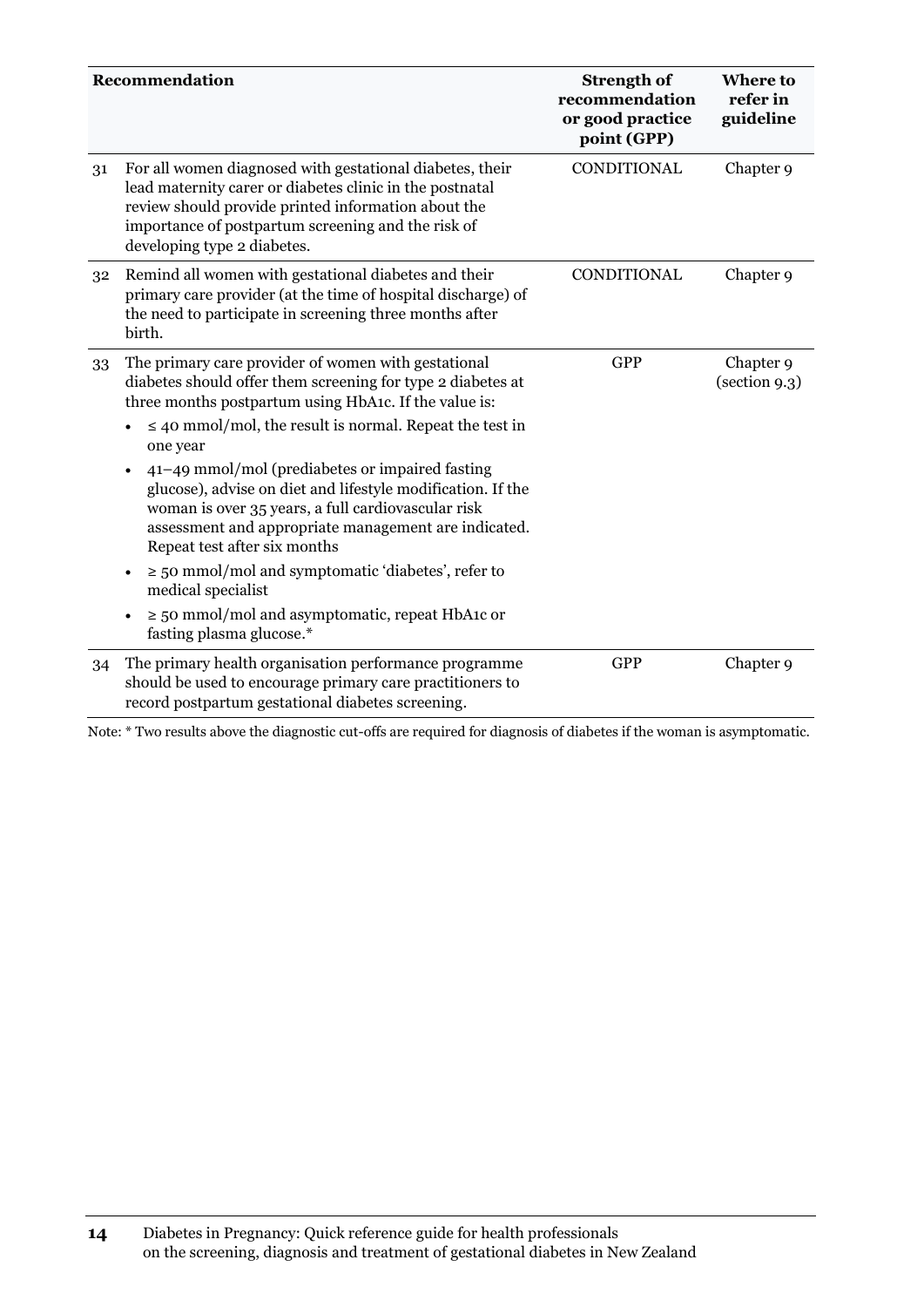### **9 Gestational diabetes and risk of type 2 diabetes**

The cumulative risk of developing type 2 diabetes following gestational diabetes has been estimated to be as high as 50% depending on ethnicity and time from index pregnancy. The risk is estimated to be six to eight times higher in women who were diagnosed with gestational diabetes than in women with no history of gestational diabetes.

There is good evidence that the risk of developing type 2 diabetes can be reduced by either lifestyle or pharmacological interventions in the non-pregnant population. Only one trial provides the evidence on the effectiveness of these interventions in women diagnosed with gestational diabetes (Ratner et al 2008).

More research is needed to guide clinical practice postnatally, particularly in regard to pharmacological treatment and lifestyle interventions for women with a history of gestational diabetes. Healthy lifestyle advice should continue in the postnatal period. Green prescriptions for women at high risk of developing diabetes may help.

|    | Recommendation                                                                                                                                                                                                                 | <b>Strength of</b><br>recommendation<br>or good practice<br>point (GPP) | Where to<br>refer in<br>guideline |
|----|--------------------------------------------------------------------------------------------------------------------------------------------------------------------------------------------------------------------------------|-------------------------------------------------------------------------|-----------------------------------|
| 35 | Consider metformin in women (with previous gestational<br>diabetes) who have HbA1c 41-49 mmol/mol and who are not<br>successful with lifestyle modification (in particular those<br>planning another pregnancy).               | <b>CONDITIONAL</b>                                                      | Chapter 10                        |
| 36 | Provide women diagnosed with gestational diabetes with<br>lifestyle and dietary advice and advise on how to maintain a<br>healthy weight.                                                                                      | CONDITIONAL                                                             | Chapter 10                        |
| 37 | Inform women with a previous diagnosis of gestational<br>diabetes and/or prediabetes of the risk of gestational diabetes<br>and offer early pre-pregnancy screening for diabetes when<br>they are planning future pregnancies. | GPP                                                                     | Chapter 10                        |
|    | <b>Research recommendation:</b> Randomised controlled trials that evaluate the outcomes of lifestyle                                                                                                                           |                                                                         |                                   |

versus pharmacological interventions to prevent type 2 diabetes in women with a previous history of gestational diabetes.